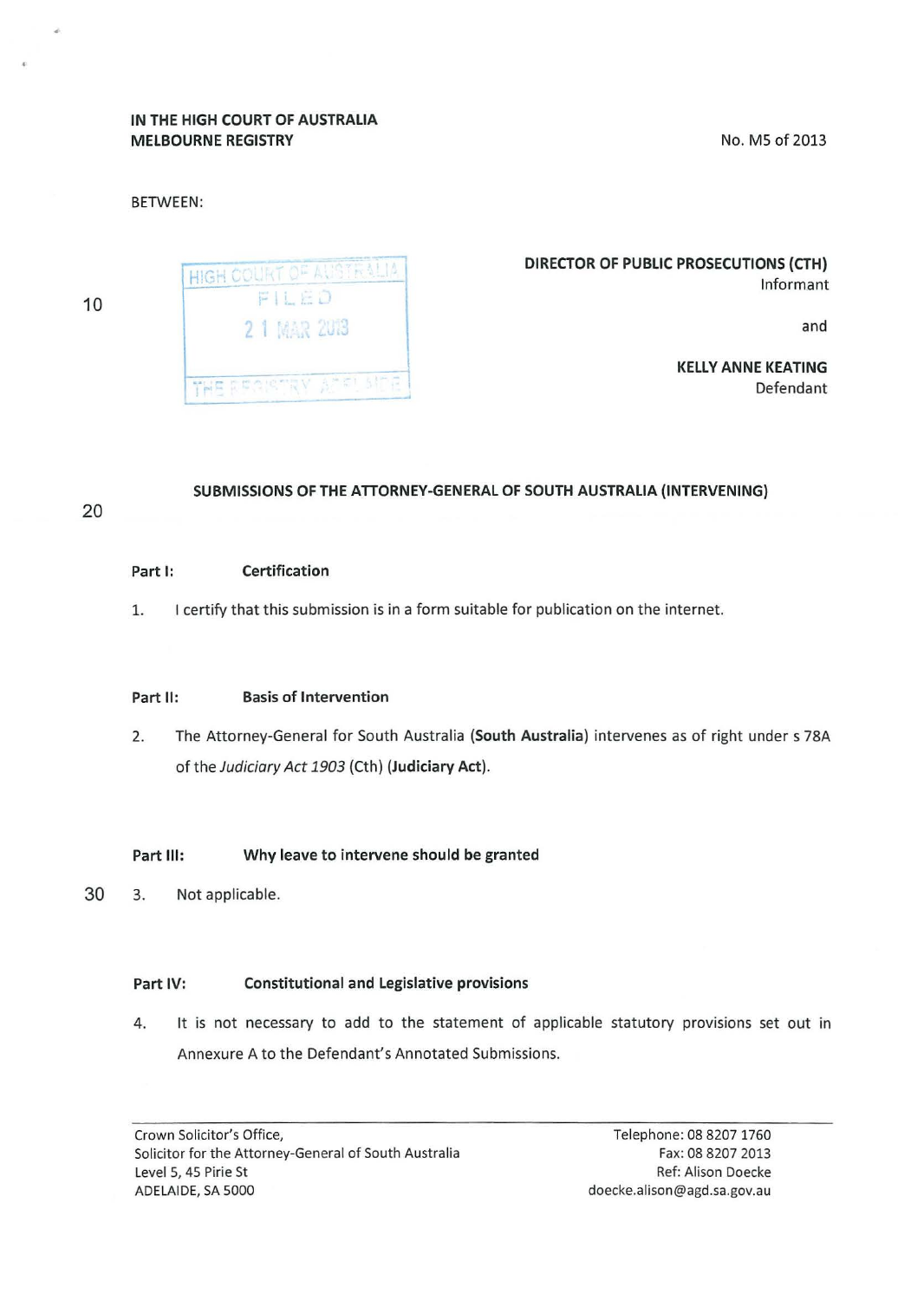#### Part V: Argument

- 5. South Australia confines its submissions to the first and second of the questions reserved and even then only makes submissions on the first question to the extent necessary to address the second question.
- 6. As to the issues arising from the first and second question; Ms Keating is charged with three counts of obtaining a financial advantage contrary to s135.2(1) of the Criminal Code (Cth) ("Code") in that during three separate periods she received the Parenting Payment Single Benefit in an amount greater than that to which she was entitled, because of changes in her income, Ms Keating having omitted to advise Centrelink of those changes. Section 135.2(1) of 10 the Code does not make an omission an element of the offence it creates but implicitly provides that the offence it creates may be committed by an omission to perform an act that by law there is a duty to perform. In the circumstances:
	- 6.1 does s66A of the Social Security {Administration) Act 1999 (Cth) ("Administration Act") impose a duty upon Ms Keating such that she was obliged to inform Centrelink of the change in her circumstances when they occurred?
	- 6.2 If the answer to the first question is in the affirmative, that duty being retrospectively imposed, does the modification made by s66A of the Administration Act to the elements of the offence created by s135.2(1) of the *Code* impermissibly usurp or interfere with the exercise of judicial power?

#### 20 7. In summary, South Australia submits that:

- 7.1 Properly construed, the Social Security and Other Legislation Amendment (Miscellaneous Measures) Act 2011 (Cth) ("the Amending Act") retrospectively operates to impose a duty, where there was no duty before, such that an omission to so act, is an offence, assuming proof of that and other elements, contrary to s135.2 of the Code. The first question should be answered, "Yes".
- 7.2 Ch I of the Constitution contains no express or implied limitations upon the powers of the Commonwealth Parliament to enact a retrospective law, including a retrospective criminal law. Though the rule of law is an assumption underpinning the framework of the Constitution, it is not a free-standing limitation on legislative power of uncertain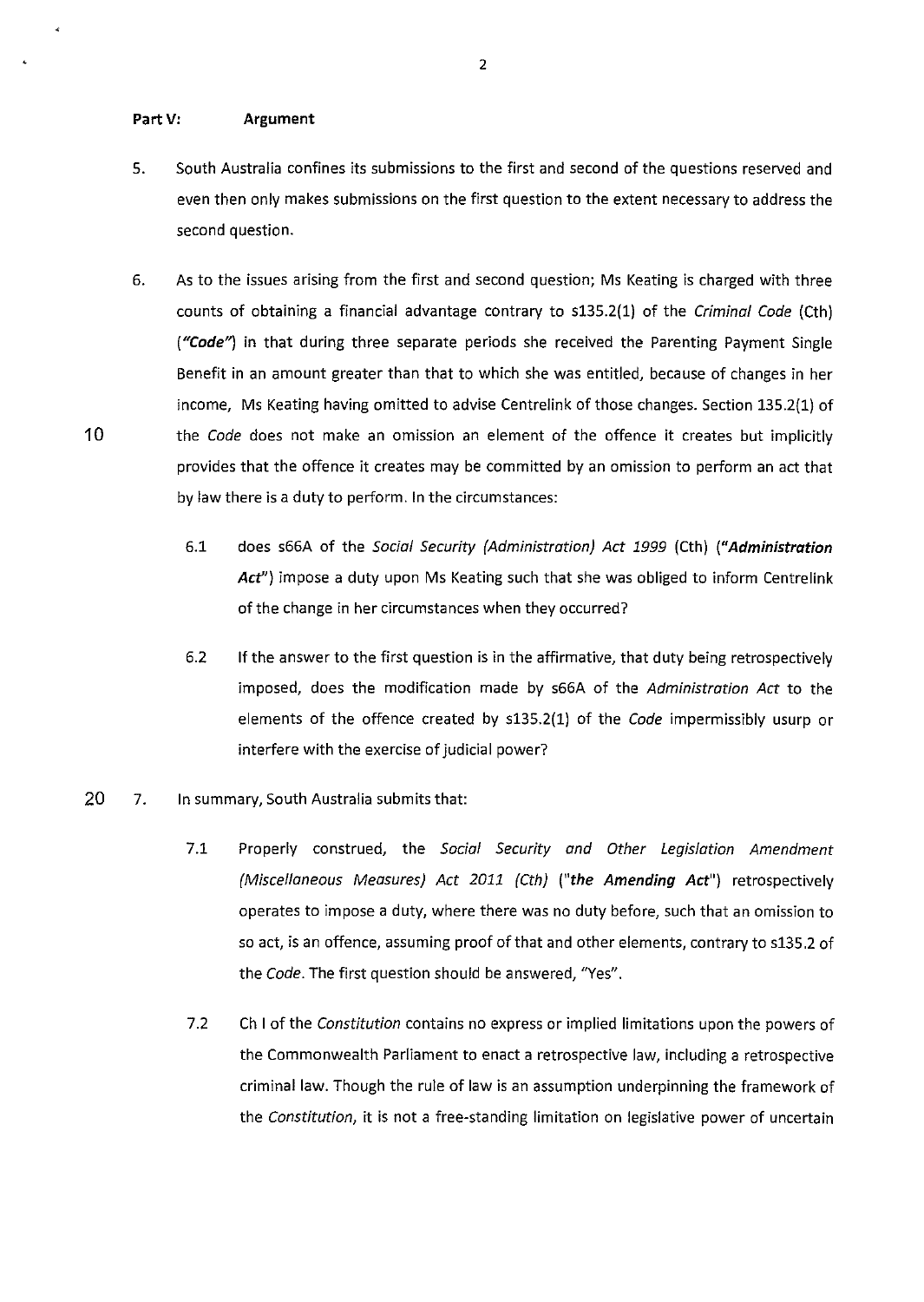content. The common law, which must conform to the *Constitution,* cannot, and does not, provide such a limit.

7.3 The vesting of the judicial power of the Commonwealth in courts by Ch Ill operates as a limit upon the legislative power of the Commonwealth and State Parliaments. The relevant aspect of that limit in this case (the *Administration Act* not altering the structure of the court or the process by which the trial is to occur) gives rise to the question whether the impugned law impermissibly limits the content of what the trial court may decide such that it represents the usurpation of the function *vested* in the court. Properly construed the retrospective law does not have that effect. The second question should be answered, "No".

### **The Code and the Amending Act**

10

- 8. The second reserved question invites an analysis of the limits of the legislative power of the Commonwealth Parliament arising by reason of the vesting of judicial power in federal courts under Ch Ill of the *Constitution.* That analysis requires the identification of the precise operation and effect of the amendments made, with retrospective effect, by the *Amending Act*  inserting s66A into the *Administration Act.*
- 9. In this case, the task of statutory construction coincides with the identification of the elements of the offence created by s135.2 of the *Code* when read together with s66A of the *Administration Act.*
- 20 10. The offence in s135.2 of the *Code,* considered without regard to the *Administration Act,*  requires proof that Ms Keating (a) engaged in conduct (aa) as a result of which she obtained a financial advantage for herself (b) from a Commonwealth entity (ab) knowing or believing that she was not eligible to receive it. $<sup>1</sup>$ </sup>
	- 11. The physical element of "engage[ing] in conduct" under the *Code* may be satisfied by an omission to perform an act.<sup>2</sup> That will occur where the law creating the offence impliedly provides that the offence is committed by an omission to perform an act that by law there was

 $\mathbf{1}$ Section 135.2 Criminal Code (Cth); Director of Public Prosecutions (Cth} v Poniatowsko (2011) 244 CLR 408, 417 [21] (French CJ, Gummow, Kiefel and Bell JJ).

 $\overline{2}$ Section 4.1(2) Criminal Code (Cth), Director of Public Prosecutions (Cth) v Poniotowska (2011) 244 CLR 408, 417 [22] (French CJ, Gummow, Kiefel and Bell JJ).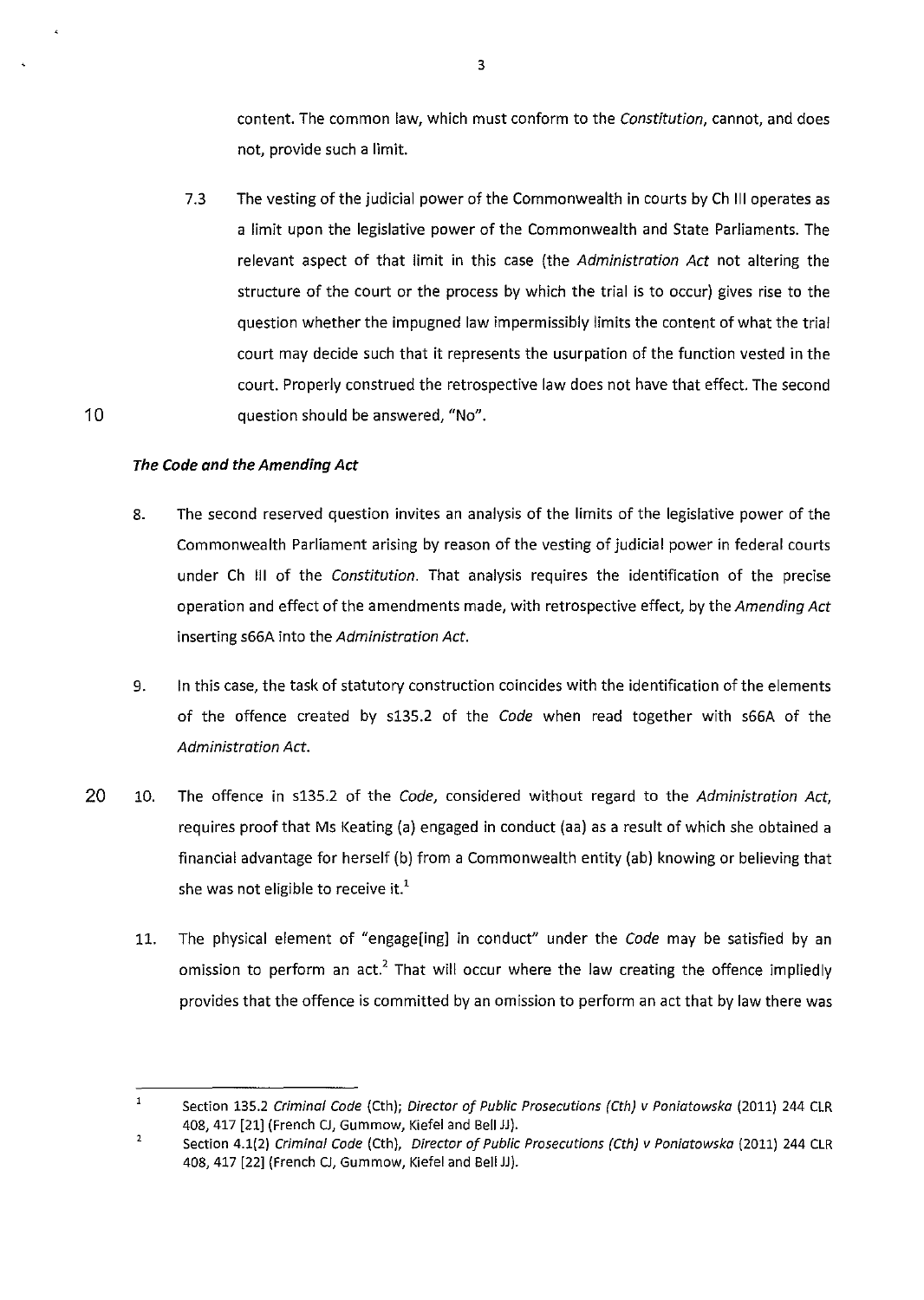a duty to perform.<sup>3</sup> Intention is the relevant fault element for that physical element.<sup>4</sup> In essence, proof that Ms Keating meant to omit to perform an act that by law she was required to undertake is necessary.<sup>5</sup> Whether Ms Keating had the relevant intention is a matter of evidence to be established at her trial. In that respect, the letters from the Department will, no doubt, be critical to the prosecution case. South Australia makes no submission on whether, as a matter of fact, the prosecution can establish the existence of the relevant fault element attaching to a physical element comprised of a retrospectively imposed duty.<sup>6</sup>

- 12. In this case, the act that there was a duty to perform is, assuming its validity, imported by s66A of the Administration Act. The duty applies to claimants for a social security payment or a 10 concession card<sup>7</sup>, recipients of social security or holders of a concession card<sup>8</sup> and persons who have previously been paid social security or held a concession card. $9$  The duty requires that when an event or change of circumstances which might affect the payment of a social security payment or a person's qualification for the concession card occurs, the person is to "within 14 days after the day on which the event or change occurs, inform the Department of the occurrence of the event or change".<sup>10</sup>
- 13. It is at this step in the identification of the elements that the first question in the case stated falls for resolution. It is argued by the Defendant that s135.2 of the Code, read with ss4.3(b) of the Code, does not operate to 'pick up' s66A of the Administration Act.<sup>11</sup> That is so because, it is said, s4.3(b) of the Code requires the relevant duty to have existed at the time of the offence 20 (and not to have been retrospectively imposed). The argument is that s4.3(b) of the Code, by using the present indicative, is, limits the class of relevant omission to those that existed on that day.
	- 14. The Defendant's argument assumes that a retrospective law cannot change, for the purpose of s135.2 of the Code, what is so that it existed at an earlier point in time. From the perspective of a court hearing a charge and examining this element of the offence, the question to be

<sup>3</sup>  Section 4.3(b) Criminal Code (Cth); Director of Public Prosecutions (Cth} v Poniatowska (2011) 244 CLR 408, 417 [23] and 422 [35] (French CJ, Gummow, Kiefel and Bell JJ).

<sup>4</sup>  Section 5.6(1) Criminal Code (Cth). Director of Public Prosecutions (Cth) v Poniatowska (2011) 244 CLR 408, 417 [20] (French CJ, Gummow, Kiefel and Bell JJ).

s Section 5.2(1) Criminal Code (Cth).

<sup>6</sup>  See A. D. Woozley, "What is Wrong with Retrospective Law", The Philosophical Quarterly Vol. 18, No. 70 (Jan, 1968), 48.

<sup>7</sup>  Section 66A(1) Social Security (Administration) Act 1999 (Cth).

<sup>8</sup>  Section 66A(2) Social Security {Administration) Act 1999 (Cth).

 $\mathbf{9}$ Section 66A(3) Social Security {Administration) Act 1999 (Cth).

<sup>!0</sup>  Sections 66A(1), s66A(2) and s66A(3) Social Security {Administration) Act 1999 (Cth).

ll Defendant's Annotated Submissions, [20].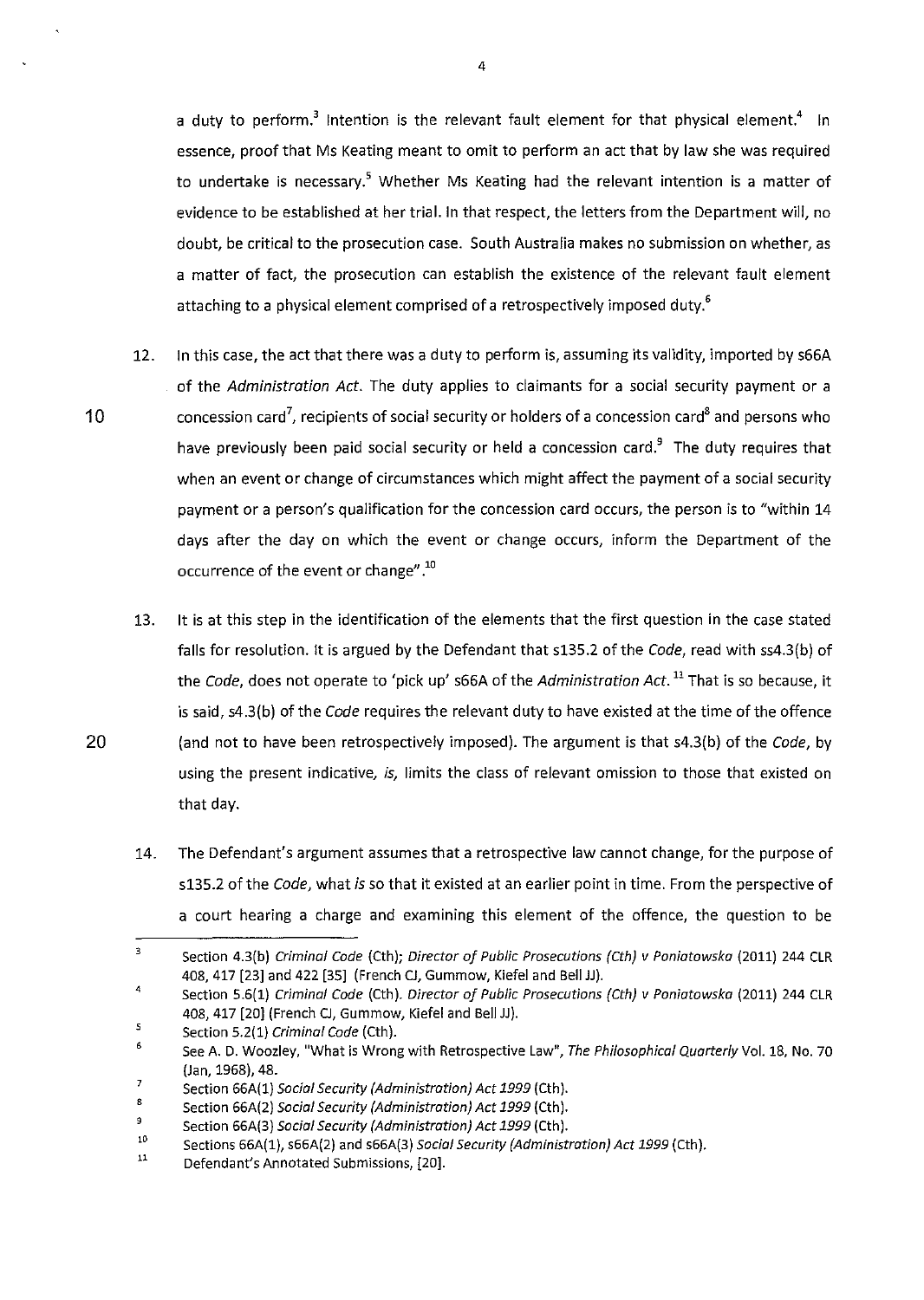answered can be framed as follows: was Ms Keating required to do something. A duty imposed retrospectively is nonetheless a duty operating as a matter of law. It does not assist the Defendant in that respect to have resort to the accepted principle of construction that legislation "ought not, unless the intention appears with reasonable certainty, to be understood as applying to facts or events that have already occurred in such a way as to confer or impose or otherwise affect rights or liabilities which the law had defined by reference to past events".<sup>12</sup> The Code simple looks to what "is" and what "is" has been retrospectively modified.

- 15. Proceeding accordingly, the offence created by s135.2 of the Code, read with s66A of the 10 Administration Act, requires proof:
	- 15.1 (a) That
		- 15.1.1 Ms Keating had made a claim for a social security payment which had been granted;
		- 15.1.2 an event or change had occurred in her circumstances that might affect the payment of that social security payment;
		- 15.1.3 Ms Keating intentionally omitted to inform the Department of the occurrence of that event or change in circumstances within 14 days;
	- 15.2 (aa) as a result of that omission, she obtained a financial advantage;
- 15.3 (ab) she knew or believed that she was not entitled to receive that financial 20 advantage;
	- 15.4 (b) the financial advantage was obtained from a Commonwealth entity, being the Department.
	- 16. Furthermore, a means of compliance with the duty in s66A(4) creates a 'defence' relevant to the first element (a). It is a defence in the sense that it is an "exception" to the duty. As to proof of an exception the Defendant bears only an evidential burden.<sup>13</sup> Thus the Defendant has the burden of adducing evidence that suggests it is a reasonable possibility she complied

<sup>12</sup>  Maxwell v Murphy (1957) 96 CLR 261, 267 (Dixon CJ).

<sup>13</sup>  Section 13.3(3) Criminal Code (Cth).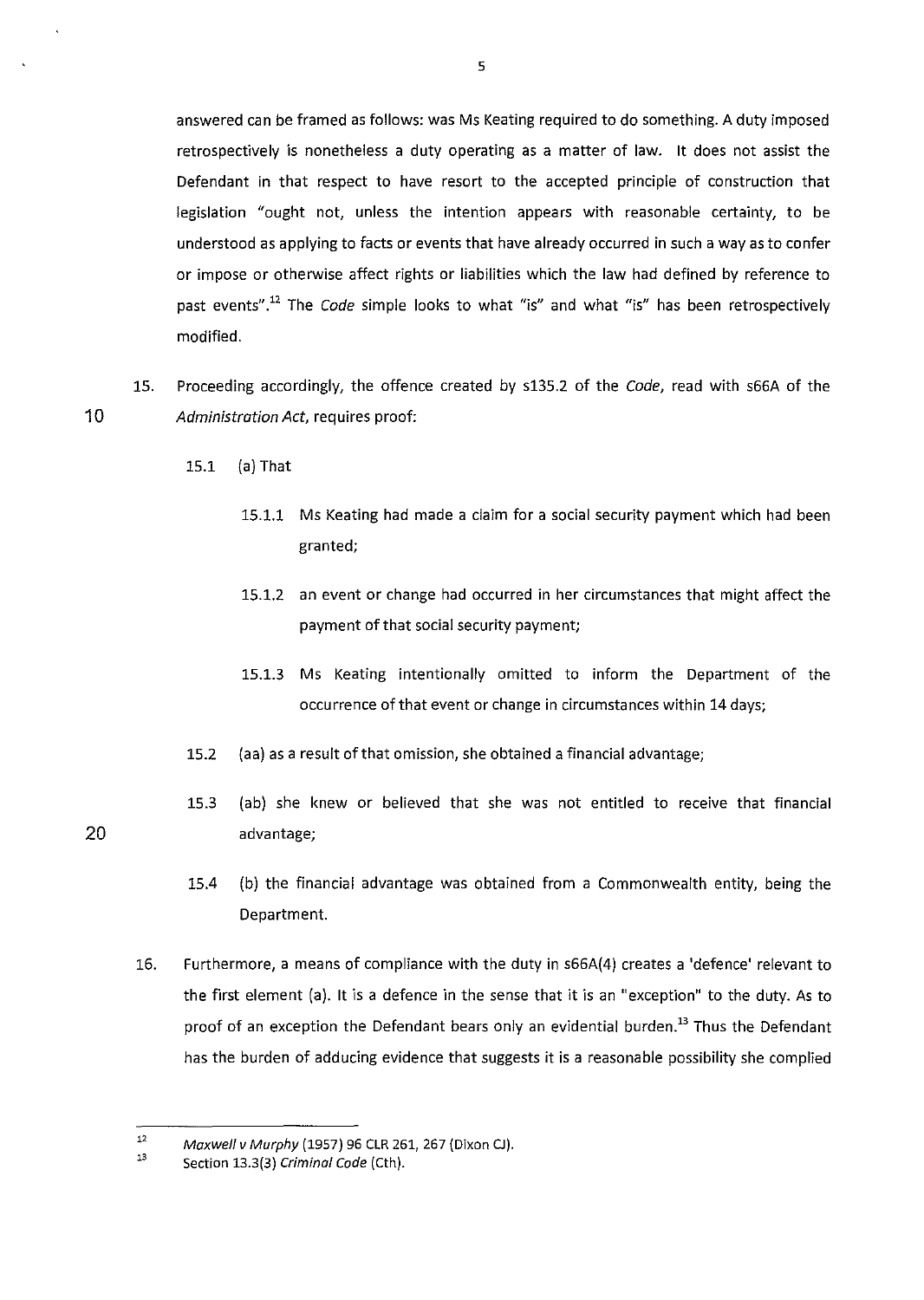with the notice.<sup>14</sup> If that burden is satisfied, the prosecution must disprove beyond reasonable doubt that:

- 16.1 Ms Keating was given, or purportedly given, a notice in relation to the event or change of circumstance; and
- 16.2 She has complied with the notice in relation to the event or change of circumstance.
- 17. In summary, it can be seen that the effect of the *Amending Act* is:
- 17.1 to modify the physical element of the offence set out at paragraph [15.1.3] above by imposing a duty to act where none previously existed. Intent remains the relevant fault element for that omission, which in substance will be the intentional non-10 disclosure to Centrelink of the changed circumstances; and
	- 17.2 to introduce retrospectively a means of compliance with the retrospective duty, if a notice was issued and complied with.
	- 18. The effect of section 2 of the *Amending Act* is to give the duty and the defence both retrospective and prospective operation.
	- 19. It is to the provisions of the *Code* and the *Administration Act* so construed that the application of any limits upon the Commonwealth's legislative power is to be considered. In this regard it is useful as a starting point to observe that it cannot be disputed, and is not disputed, that the amendments' prospective operation is valid.

# *Chapter I of the Constitution* - *express or implied limits on retrospective Jaws*

20 20. Putting to one side momentarily the implied limit arising from the vesting of judicial power, nothing inCh I itself, nor the common law, nor the rule of Jaw, establishes any limitation on the Commonwealth Parliament's power to legislate with retrospective effect. The powers contained in Chapter I are not limited to prospective laws.<sup>15</sup> So much is the ratio of the *Polyukhovich. <sup>16</sup>*

<sup>14</sup>  Definition "evidential burden" at foot of s13.3 Criminal Code (Cth).

<sup>15</sup>  A. Inglis Clark, Studies in Australian Constitutional Law (1901}, 39-40.

<sup>16</sup>  Polyukhovich v Commonwealth (1991) 172 CLR 501, 535-536 (Mason CJ); 644, 648 (Dawson J); 692 (Toohey J); 718 (McHugh J). See also R v Kidman (1915) 20 CLR 425, 442-3 (Isaacs J), 451 (Higgins J), contra 437 (Griffith 0); Ex parte Walsh and Johnson; In re Yates (1925) 37 CLR 36, 81 (Isaacs J); Nicholas v The Queen (1998) 193 CLR 173, 221-222 [114] McHugh J, 234 [156] (Gummow J).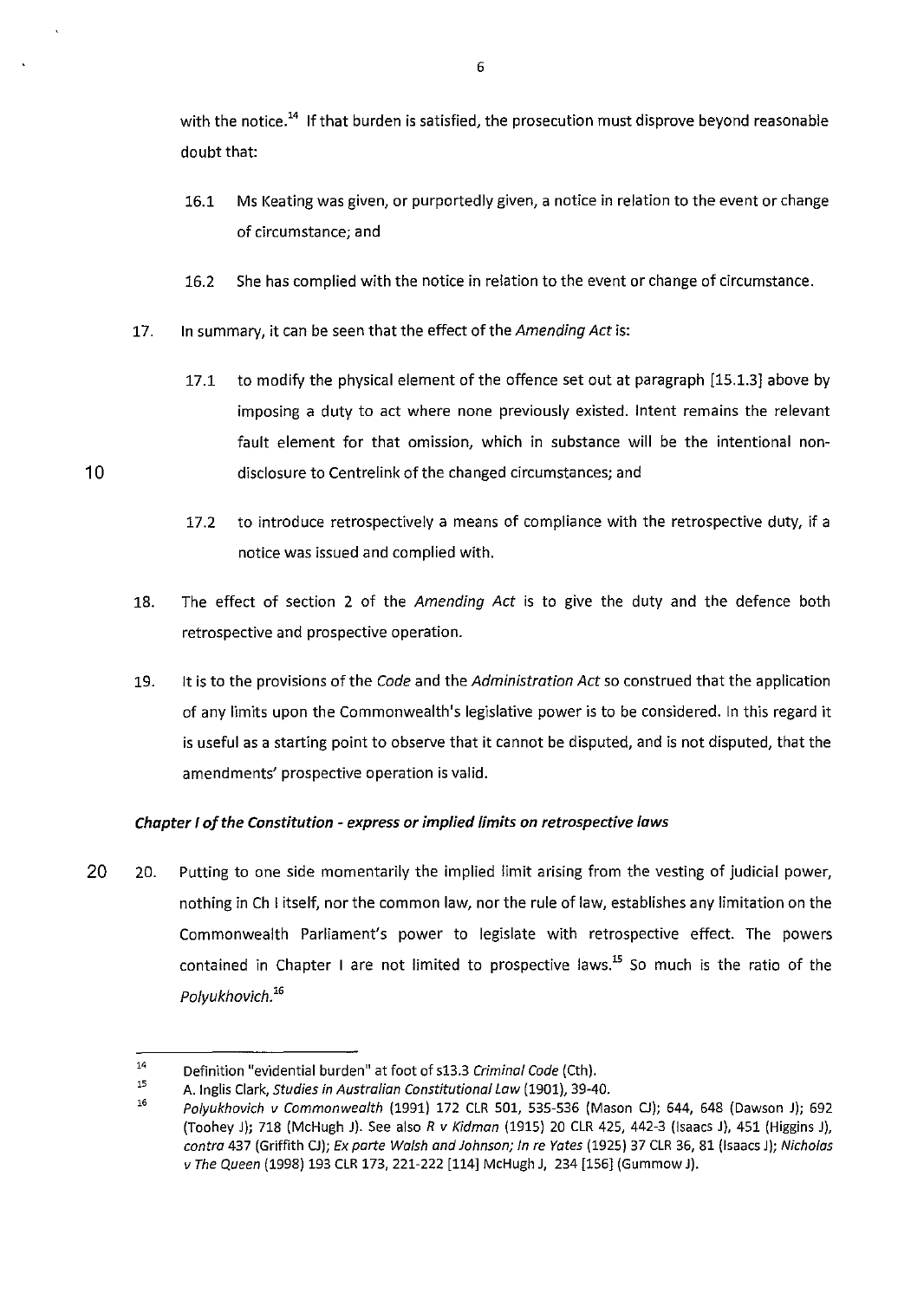- 21. There is no reason to read into Chapter I such a restriction. The Commonwealth may make laws on all subject matters in exercise of its sovereignty.<sup>17</sup> So long as the proposed measure is one with respect to some subject matter or purpose entrusted to the Parliament, it is for the Parliament to decide the nature and extent of the measure, if any, to be enacted on that subject or for that purpose.<sup>18</sup>
- 22. The position is to be contrasted with that in the United States where the Constitution provides that "No Bill of Attainder or ex post facto Law shall be passed"<sup>19</sup>. The limitation in the American Constitution on the making of an ex post facto law has been held to be limited to lawmaking by legislation, and then only to criminal laws.<sup>20</sup> A further distinction is drawn between criminal 10 laws on the basis of whether or not they are disadvantageous (contrast, the position of a pardon)<sup>21</sup>, and even then may turn on whether they only affect procedure<sup>22</sup>. The absence of such a provision in the Australian Constitution formed an important part of the reasoning in Polyukhovich v Commanwealth. *<sup>23</sup>*
	- 23. The word "laws" in the chapeau to s51 and s52 of the Constitution does not import any limitation requiring prospectivity. Three judges in Polyukhovich v The Commonwealth<sup>24</sup> came to that conclusion. In the result, on numerous occasions this Court has held valid laws of the Commonwealth that have a retrospective effect.<sup>25</sup>
	- 24. The "rule of law" does not assume the role of being an independent criteria against which the validity of legislation is tested. It is an assumption upon which the Constitution depends for its

<sup>17</sup>  New South Wales v the Commonwealth {Seas and Submerged Lands Case) (1975) 135 CLR 337, 498 (Jacobs J), cited in Polyukhovich v Commonwealth (1991) 172 CLR 501,529 (Mason CJ).

<sup>18</sup> Pearce v Florenca (1976) 135 CLR 507, 515-516 (Gibbs J); Union Steamship Co Ltd v King (1988) 166 CLR 1, 12-13. Polyukhovich v Commonwealth (1991) 172 CLR 501, 687 (Toohey J). The words "peace, order and good government" in s 51 do not impose any limit on the legislative power of the Commonwealth Parliament: Union Steamship Co of Australia Pty Ltd v King (1988) 166 CLR 1, 10 (The Court). See also Reg v Burah (1878) 3 App Cas. 889; Hodge v the Queen (1883) 9 App Cas 117; Powell v Apollo Candle Co (188S) 10 App Cas 282; Riel v the Queen (1885) 10 App Cas 675; Polyukhovich v Commonwealth (1991) 172 CLR 501, 635-636 (Dawson J).

<sup>-19</sup> Art I s 9 cl 3 and Art I s 10 cl 1 of the United States Constitution, referred to in Polyukhovich v Commonwealth (1991) 172 CLR 501, 535 (Mason CJ), 720 (McHugh J).

*<sup>20</sup>*  Colder v Bull (1798) 3 US 386; Mohler v Eby (1924) 264 US 32.

<sup>21</sup>  Colder v Bull (1798) 3 US 386.

*<sup>22</sup>*  Thompson v Missouri (1898) 171 US 380; Williams v Florida (1970) 399 US 78.

<sup>23</sup>  (1991) 172 CLR 501, 535 (Mason CJ) 647-649 (Dawson J), 720 (McHugh J) contra 617 (Deane J).

<sup>24</sup>  (1991) 172 CLR 501, 536 (Mason CJ); 644, 648 (Dawson J); 718 (McHugh J).

<sup>25</sup>  See for example Nelungaloo Pty Ltd v The Commonwealth (1948) 75 CLR 495; R v Humby; Ex parte Rooney (1973) 129 CLR 231; Haskins v Commonwealth (2011) 24S CLR 22; Australian Education Union v Fair Work Australia (2012) 246 CLR 117.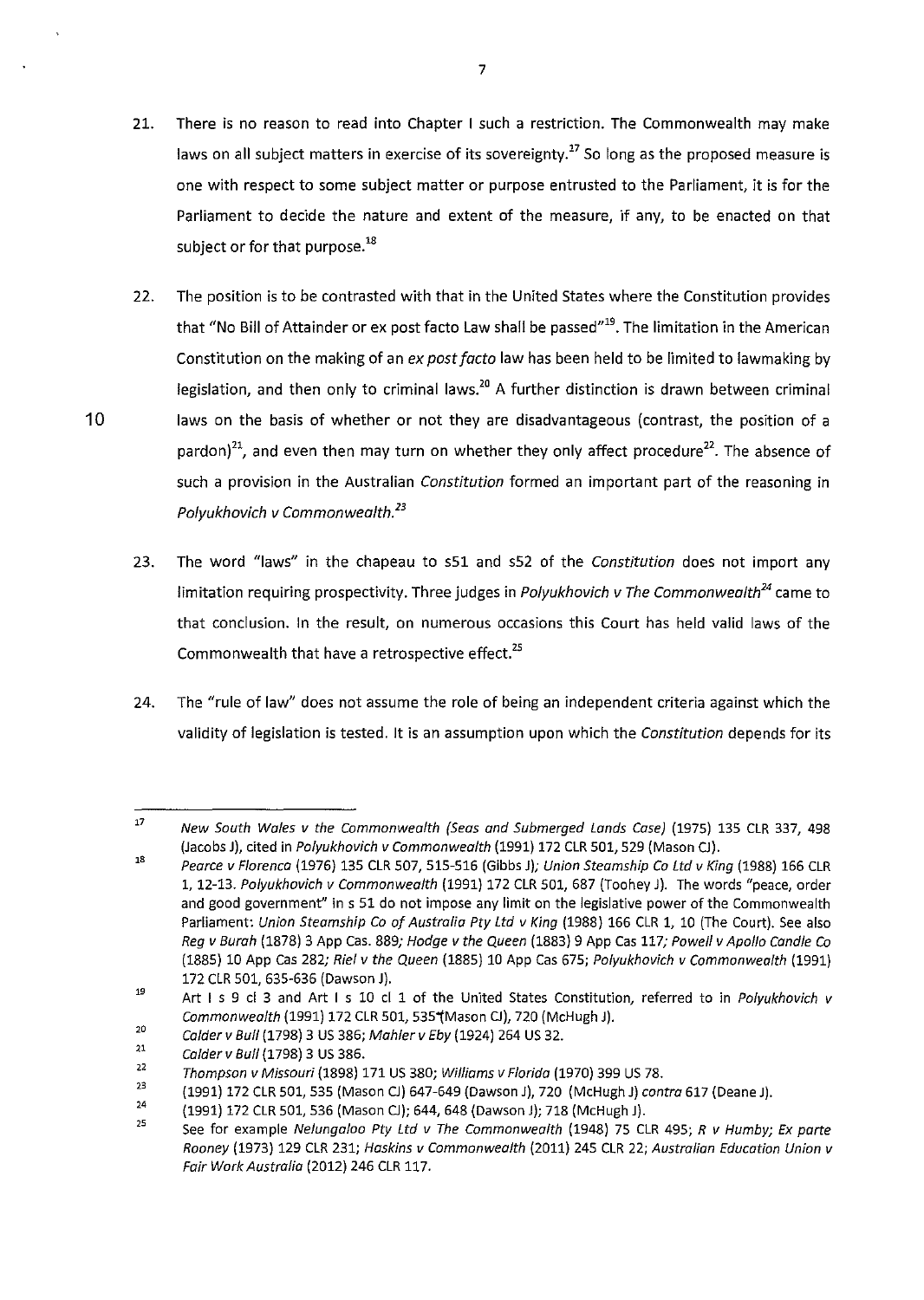efficacy.<sup>26</sup> But it is only through the text and structure of the *Constitution* that it is possible to identify the rule of law as a constitutional assumption.<sup>27</sup> In this regard the "rule of law" is manifest in the text of the *Constitution* only in certain respects. The practical operation and effect of "the rule of law" is that the Executive is subject to the law as interpreted and declared by the courts,<sup>28</sup> that federal judicial power should be separate and distinct from legislative and executive power, $^{29}$  and that judges should be impartial and independent.<sup>30</sup> However, that aspect of the rule of law concerned with retrospectivity is not reflected in the text of the *Constitution* so as to place any inherent limit on Parliament's power to retrospectively legislate.

25. As to the common law, it "must conform with the *Constitution.""* Whilst the *Constitution* and 10 its interpretation is informed by the common law, $32$  it cannot, and does not, operate to constrain legislative power granted by the *Constitution.* 

# *Chapter Ill of the Constitution -limits on legislative power of the Commonwealth Parliament*

- 26. In 1901 Inglis Clark recognised that whilst the grant of legislative power to the Commonwealth Parliament carried with it no prohibition on the enactment of retroactive laws, such limitation may arise from the vesting of judicial power exclusively in the judiciary.<sup>33</sup>
- 27. The specific grants of legislative power in s51 and s52 are expressly subject to the *Constitution,*  and, accordingly, are subject to the structure of the *Constitution* and the provisions of Ch Ill which identify the permissible repositories and control the manner of exercise of

<sup>26</sup>  Australian Communist Party v Commonwealth (1951) 83 CLR 1, 193 (Dixon J); Plaintiff s157/2002 v Commonwealth (2003) 211 CLR 476, 492 [31] (Gleeson CJ), 513 [103] (Gaudron, McHugh, Gummow, Kirby & Hayne JJ); APLA Ltd v Legal Services Commissioner (2005) 224 CLR 322, 351 [30] (Gleeson CJ & Heydon J); Thomas v Mowbray (2007) 233 CLR 307, 342 [61] (Gummow & Crennan JJ); State of South Australia v Totani (2010) 242 CLR 1, 42 [61] (French CJ), 63 [131] (Gummow J), [232]&[232] Hayne J, 155-156 [423] (Crennan & Bell JJ); Momcilovic v The Queen (2011) 245 CLR 1, 216 [563] (Crennan & Kiefel JJ).

 $\begin{array}{c} 27 \\ 28 \end{array}$ State of South Australia v Totani (2010) 242 CLR 1, 42 [61] (French CJ).

Commissioner of Taxation (Cth} v Futuris Corporation Ltd (2008) 237 CLR 146, 171 [85] (Kirby J). See for example, Constitution covering clause 5, section 75(v), section 75(iii); Re Residential Tenancies Tribunal ex porte Defence Housing Authority (1997) 190 CLR 410, 443-444 (Dawson, Toohey & Gaudron JJ); Commonwealth v Mewett (1997) 191 CLR 471, 546-548 (Gummow & Kirby JJ); Re Patterson ex parte Taylor (2001) 207 CLR 391, 415 [64] (Gaudron J).

<sup>&</sup>quot; State of South Australia v Totani (2010) 242 CLR 1, 21 [4] & 49 [73] (French CJ); White v Director of Military Prosecutions (2007) 231 CLR 570, 634 [178] (Kirby J); R v Moss; Ex parte Mancini (1982) 29 SASR 385, 389 (King CJ).

<sup>30</sup> Forge v Australian Securities and Investment Commission (2006) 228 CLR 45, 118 [181] (Kirby J).

<sup>31</sup>  Lange v Australian Broadcasting Commission (1997) 189 CLR 520, 566 (The Court).

<sup>32</sup>  Condon v Pompano [2013] HCA 7, [2] (French CJ); Lange v Australian Broadcasting Commission (1997) 189 CLR 520, 564 (The Court).

<sup>33</sup> A. Inglis Clark, Studies in Australian Constitutional Law (1901), 39-40.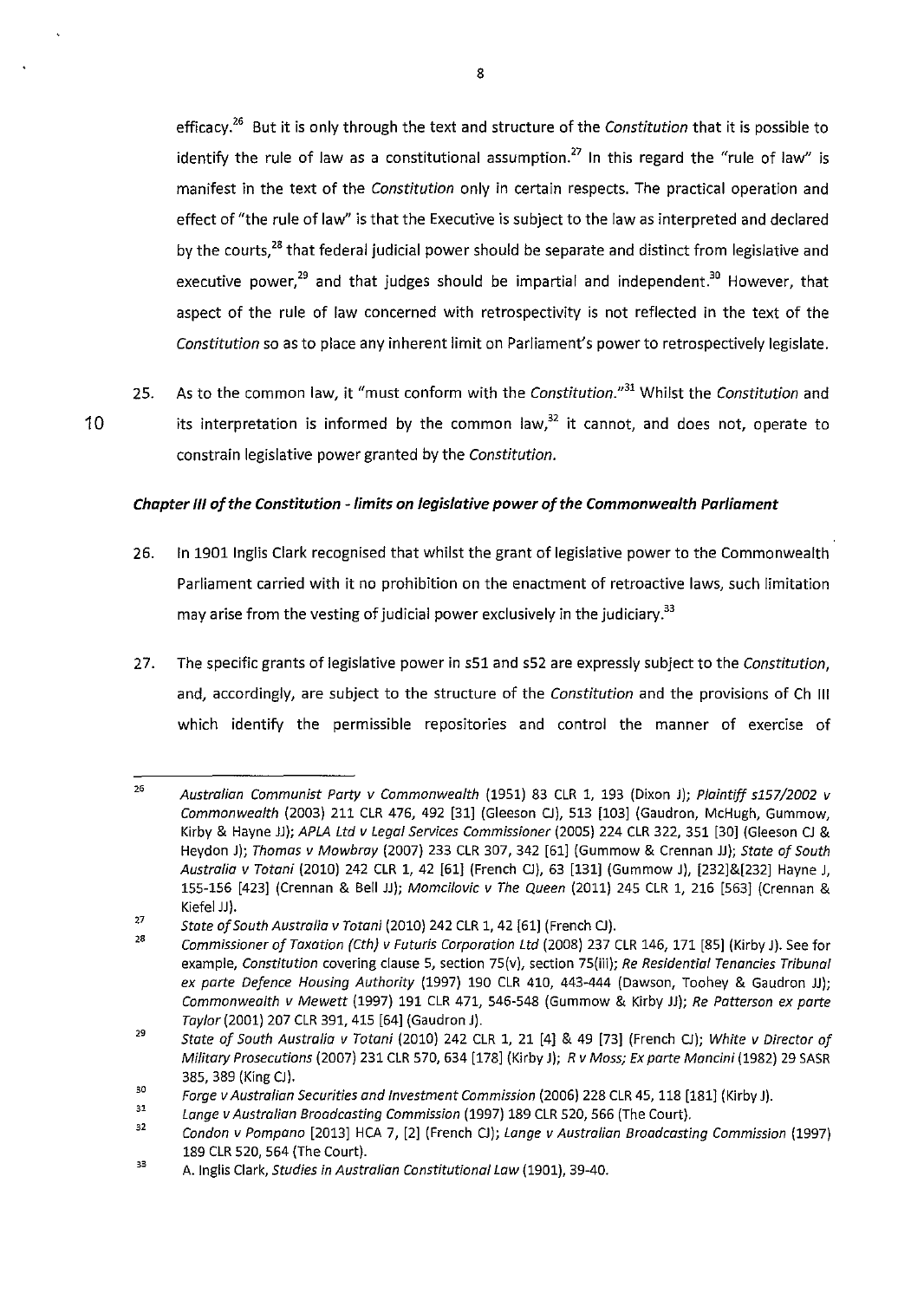Commonwealth judicial power.<sup>34</sup> The provisions of Ch<sub>ill give effect to the separation of powers</sub> insofar as the vesting and exercise of judicial power are concerned.<sup>35</sup>

- 28. It follows that the Commonwealth Parliament may not in the exercise of legislative power usurp judicial power. $36$  There is no exhaustive test to identify when legislation usurps or impermissibly interferes with judicial power.<sup>37</sup> However, as Mason J identified in *R v Humby; Ex parte Rooney'8* for judicial power to be usurped there must be some infringement of the provisions of Ch Ill of the *Constitution."* It follows that in any case where that is asserted, it is necessary to identify the relevant aspect of judicial power said to be infringed or usurped, and then analyse whether, and if so, the extent of such interference with that aspect.<sup>40</sup>
- 10 29. Though judicial power has "defied precise definition" various facets of the power can be identified.<sup>41</sup> As explained in *TCL Air Conditioning (Zhongshan) Co Ltd v The Judges of the Federal Court of Australio:42*

The judicial power of the Commonwealth has defied precise definition. One dimension concerns the nature of the function conferred: involving the determination of a question of legal right or legal obligation by the application of law as ascertained to facts as found "so that an exercise of the power creates a new charter by reference to which that question is in future to be decided as between those persons or classes of persons". Another dimension concerns the process by which the function is exercised: involving an open and public enquiry (unless the **subject-matter necessitates an exception), and observance of the rules of procedural fairness.**  Yet another dimension concerns the overriding necessity for the function always to be

<sup>34</sup>  Chu Kheng Lim v Minister for Immigration (1992) 176 CLR 1, 27 (Brennan, Deane & Dawson JJ); Polyukhovich v Commonwealth (1991) 172 CLR 501, 606 (Deane J).

<sup>35</sup> Wilson v Minister for Aboriginal and Islander Affairs (1996) 189 CLR 1, 10-11 (Brennan CJ, Dawson, Toohey, McHugh & Gummow JJ); APLA Ltd v Legal Services Commissioner (NSW) (2005) 224 CLR 322, 364 [77] (McHugh J); TCL Air Conditioning (Zhongshan) Co Ltd v The Judges of the Federal Court of Australia [2013] HCA 5, [26] (French CJ & Gageler J).

<sup>36</sup>  APLA Ltd v Legal Services Commissioner (NSW} (2005) 224 CLR 322, 364 [77] (McHugh J); Albarran v Members of the Companies Auditors and Liquidators Disciplinary Board (2007) 231 CLR 350, 369-370 [63]-[65] (Kirby J); Nicholas v The Queen (1998) 193 CLR 173, 200 [48] (Toohey J), 220-221 [111]-[113] (McHugh J).

<sup>37</sup>  Australian Education Union v Fair Work Australia (2012) 246 CLR 117, 149 [76] (Gummow, Hayne & Bell JJ).

<sup>38</sup>  (1973) 129 CLR 231.

<sup>39</sup>  R v Humby; Ex parte Rooney (1973) 129 CLR 231, 250 (Mason J):

In the context of the Commonwealth Constitution [usurpation of judicial power] must signify some infringement of the provisions which Ch Ill makes respecting the exercise of the federal judicial power. Cited with approval in Haskins v Commonwealth (2011) 245 CLR 22, 36 [24] (French CJ, Gummow, Hayne, Crennan, Kiefel & Bell JJ).

<sup>40</sup>  See Chu Kheng Lim v Minister for Immigration (1992) 176 CLR 1, 26-29 (Brennan, Deane & Dawson JJ); Nicholas v The Queen (1998) 193 CLR 173, 256-257 [201] (Kirby J).

<sup>41</sup>  TCL Air Conditioning (Zhongshan) Co Ltd v The Judges of the Federal Court of Australia [2013] HCA 5, [27] (French CJ & Gageler J); State of South Australia v Totani (2010) 242 CLR 1, 64 [134] (Gummow J), 86 [220] (Hayne J); Thomas v Mowbray (2007) 233 CLR 307, 415 [306]-[307] (Kirby J), 464 [464] (Hayne J).

<sup>42</sup>  [2013] HCA 5.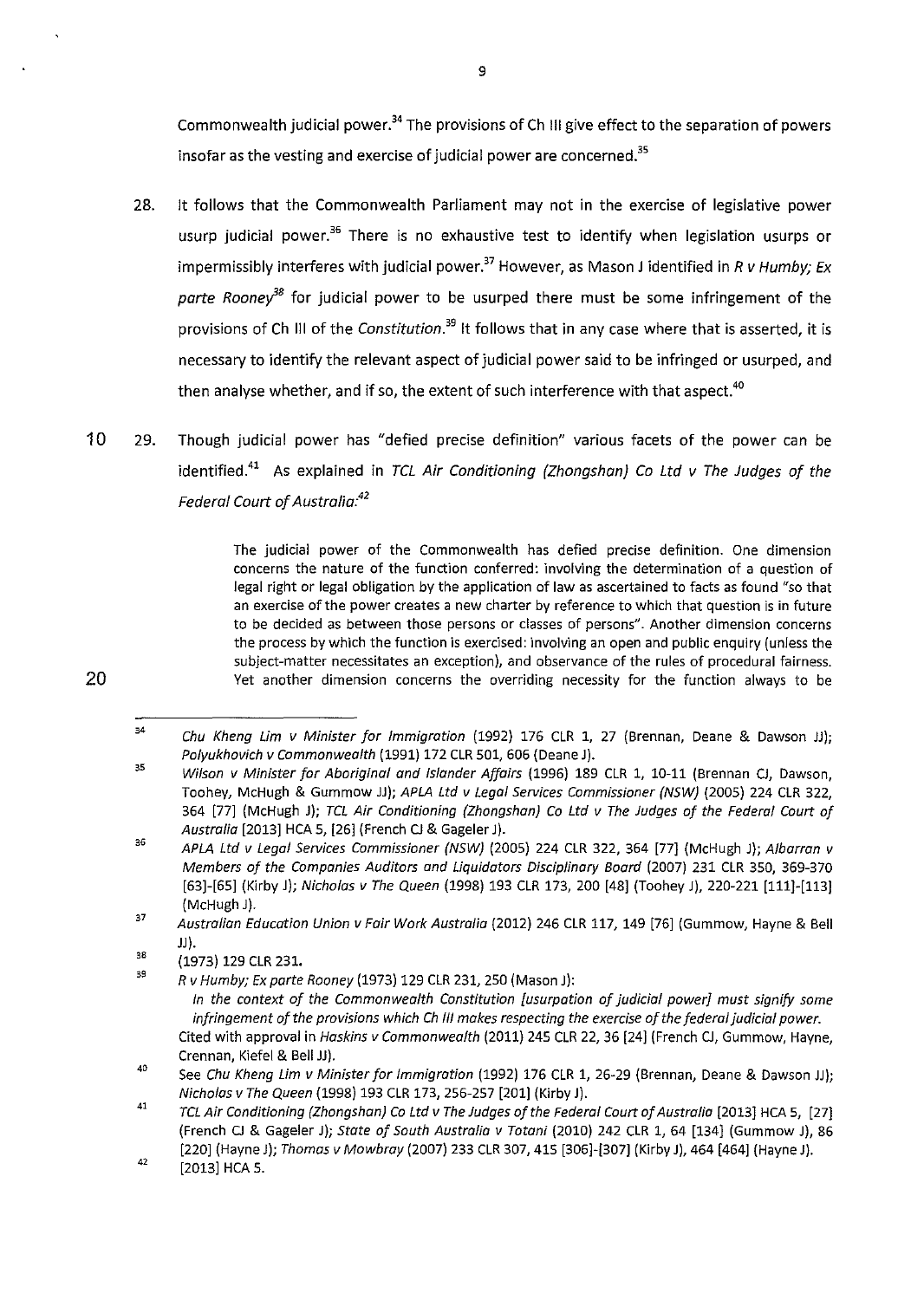compatible with the essential character of the court as an institution that is, and is seen to be, both impartial between the parties and independent of the parties and of other branches of **government in the exercise of the decision-making functions conferred on it.<sup>43</sup>**

- 30. In this case, the Defendant complains that the judicial process is interfered with in that judicial power is usurped by reason of the retrospective insertion of a duty comprising one part of one element of the offence created by s135.2 of the *Code.* The relevant kind of interference that falls for consideration is that broadly referred to as a directed outcome.
- 31. Neither the Commonwealth Parliament nor the Parliament of a State or Territory may direct their courts as to the manner and outcome of the exercise of their jurisdiction.<sup>44</sup> In *Chu Kheng Lim v Minister for Immigration, Local Government and Ethnic Affairs<sup>45</sup> Brennan, Deane and* Dawson JJ stated:

It is one thing for the Parliament, within the limits of the legislative power conferred upon it by the Constitution, to grant or withhold jurisdiction. It is quite a different thing for the Parliament to purport to direct the courts as to the manner and outcome of the exercise of their jurisdiction. The former falls within the legislative power which the Constitution, including Ch Ill itself, entrusts to the Parliament. The latter constitutes an impermissible intrusion into the judicial power which Ch III vests exclusively in the courts which it designates.<sup>46</sup>

32. One result of the application of the limit so explained is that, in the sphere of criminal law, the determination of guilt or innocence, an exclusive function of judicial power, cannot be the subject of legislative direction.<sup>47</sup> Accordingly, a Bill of Attainder is beyond the legislative competence of the Commonwealth Parliament.<sup>48</sup> That is so because a Bill of Attainder, properly understood, involves the legislature exercising judicial power by determining the guilt

20

<sup>43</sup>  [2013] HCA 5, [27] (French CJ & Gageler J).

<sup>44</sup>  *Chu Kheng Lim v Minister for Immigration, Local Government and Ethnic Affairs* (1992) 176 CLR 1, 36-7 (Brennan, Deane & Dawson JJ); *Nicholas v The Queen* (1998) 193 CLR 173, 185-186 [15] (Brennan 0), 208 [73] (Gaud ron J), 232 [146] (Gum mow J); *International Finance Trust Company Ltd* & *Anor v New South Wales Crime Commission* (2009) 240 CLR 319, 352 [SO] (French 0). See also *Bodruddaza v Minister for Immigration and Multicultural Affairs* (2007) 228 CLR 651, 669-670 [47]-[48] (Gleeson 0, Gummow, Kirby, Hayne, Heydon & Crennan JJ).

<sup>45</sup>  (1992) 176 CLR 1.

<sup>46</sup>  (1992) 176 CLR 1, 36-37, cited with approval in *Australian Education Union v Fair Work Australia* (2012) 246 CLR 117, 150 [78] (Gummow, Hayne & Bell JJ).

<sup>47</sup>  *Chu Kheng Lim v Minister for Immigration* (1992) 176 CLR 1, 37 (Brennan, Deane & Dawson JJ); see also *Waterside Workers' Federation of Australia v J W Alexander Ltd (1918) 25 CLR 434, 444 (Griffith CJ); Victoria v Australian Building Construction Employee's and Builders Labourer's Federation* (1982) 152 CLR 25, 107 (Murphy J); *Polyukhovich v The Commonwealth* (1991) 172 CLR 501, 608-9 (Deane J); *State of South Australia v Totani* (2010) 242 CLR 1, 81 [202] (Hayne J).

<sup>48</sup>  *Polyukhovich v Commonwealth* (1991) 172 CLR 501, 539 (Mason 0); see also *United States v Brown*  (1965) 368 us 437.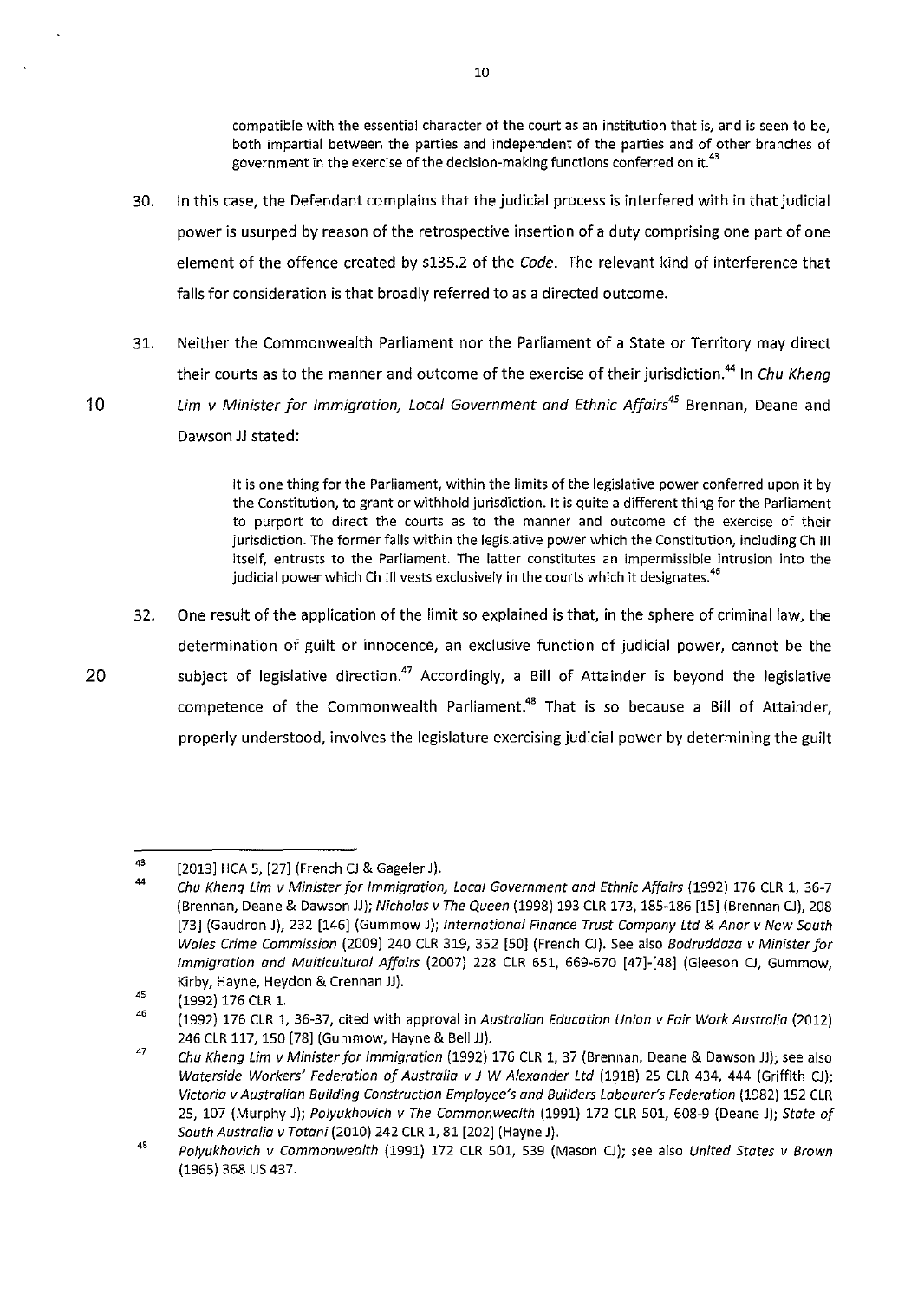of a specific person or class of persons.<sup>49</sup> Section 135.2 of the *Code* read with s 66A of the Administration Act does not constitute a Bill of Attainder.

33. Whether a law impermissibly usurps or interferes with the exercise of judicial power will require an examination of the operational effect, and not merely the form, of the impugned law. For example, so substantial was the interference with the method and exercise of judicial power by the impugned legislation in Liyanage v The Queen<sup>50</sup> that it was held to usurp judicial power:

The pith and substance of both Acts was a legislative plan ex post facto to secure a conviction and enhance the punishment of those particular individuals. It legalised their imprisonment 10 while they were awaiting trial. It made admissible their statements inadmissibly obtained during that period. It altered the fundamental law of evidence so as to facilitate their conviction. And finally it altered ex post facto the punishment to be imposed on them....These alterations constituted a grave and deliberate incursion into the judicial sphere.<sup>51</sup>

34. Thus whether a law impermissibly interferes with the exercise of judicial power is a question of fact and degree requiring an evaluative judgment. As Kirby J explained:<sup>52</sup>

> Between a Bill of Attainder (which amounts to a parliamentary finding of guilt and is thus offensive to the separation of powers) and a law of general application (which in some particular respects permissibly affects pending cases) lie a myriad of instances which fall on one side of the line of constitutional validity or the other.

20 35. In Nicholas *v* the Queen,<sup>53</sup> the High Court held that the impugned provision did not usurp judicial power. Although the practical operation of s15X was to require the trial court when considering admissibility of evidence to disregard the otherwise relevant fact that a law enforcement officer had committed an offence in the course of a controlled operation, that

<sup>49</sup>  International Finance Trust Company Ltd & Anor v New South Wales Crime Commission (2009) 240 CLR 319, 389 [167] (Heydon J) stated:

The submission must be rejected. Like a bill of attainder, a bill of pains and penalties "is a legislative enactment which inflicts punishment without a judicial trial". The key question is thus whether s 22(2)(b) provides for a judicial trial. The finding referred to in s 22(2)(b) can only be made after notice of the application for an assets forfeiture order has been given to the person described in  $s$  22(2)(b): sees 22(9). That person has a right to appear and adduce evidence: s 22(9). And the rules of evidence apply to that process of adducing evidence: s 5(2)(b). Thus s 22(2)(b) provides for a judicial trial. The standard of proof to be satisfied by the Commission ("more probable than not") is lower than the conventional criminal standard. This may be an unamiable provision, but it does not entail constitutional invalidity. The more extreme step of reversing the burden of proof itself has been held not to invalidate a federal statute. Section 22(2)(b) does not adjudge any specific person or specific persons guilty of an offence: it leaves it to the Supreme Court to do so on that standard of proof, but otherwise in conformity with the rules of evidence. If any s 22(2)(b) order is made, it is made in exercise of judicial power, not legislative power. (Footnotes omitted).

so [1967] AC 259.

<sup>51</sup>  Liyanage v The Queen [1967] AC 259, 290 (Lord Pearce for the Privy Council).

<sup>52</sup>  Nicholas v The Queen (1998) 193 CLR 173, 256 [201] (Kirby J).

<sup>53</sup>  (1998) 193 CLR 173.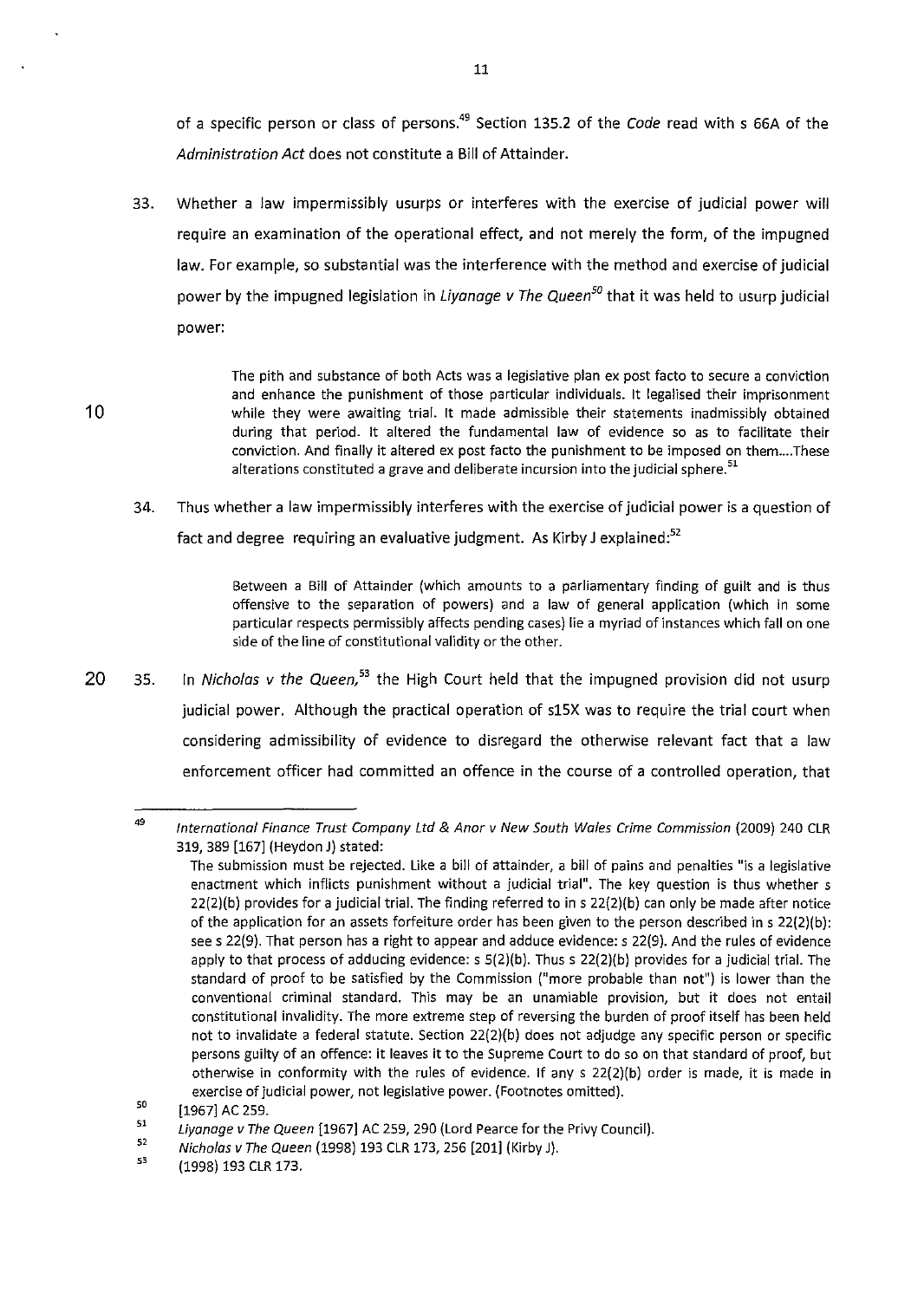did not amount to the usurpation of judicial power.<sup>54</sup> Nor did the fact that the provision affected a small and known group of people.<sup>55</sup> Further, the Court concluded that the operation of the law did not diminish public confidence in courts.<sup>56</sup>

36. A further example is provided by the decision of the New South Wales Court of Criminal Appeal in Cheikho and Ors v The Queen.<sup>57</sup> The challenged provision<sup>58</sup> required a Court to receive in evidence in an exempt proceeding<sup>59</sup> without further proof, a document purporting to be a certificate issued by the Managing Director of a telecommunications carrier who had enabled a warrant for interception to be executed, as conclusive evidence of the matters stated in the document. The certificate could set out facts which the issuer "considered relevant with respect to acts or things done by, or in relation to, employees of the carrier in order to enable a warrant to be executed".<sup>60</sup> The Court of Appeal held that the provision was valid. Spigelman CJ considered that questions of fact and degree arise when identifying impermissible interference with the operation of the accusatory system of criminal trials. He stated:

> **It cannot, however, be said that it is one of the predominant characteristics, or an essential**  characteristic of a criminal trial in an accusatory system, that every single fact which is relevant to the discharge by the prosecution of its onus to prove the case against an accused beyond reasonable doubt must be regarded as of equal significance. I repeat questions of fact and **degree arise. <sup>61</sup>**

#### 20 His Honour concluded:

**It** is, **in my opinion, not an essential or predominant characteristic of an accusatorial system of**  criminal justice that there be no restriction on the proof of facts or the ability to challenge facts in the Crown case. No doubt most of the restrictions in the law of evidence operate in favour of the accused. This is a manifestation of the fundamental principle that every accused must

<sup>54</sup>  Nicholas v The Queen (1998) 193 CLR 173, 191 [26] (Brennan CJ), 202 [53] (Toohey J), 210 [79]-[80] (Gaudron J), 236 [156], 239 [168] (Gummow J), 279 [255] HayneJ.

<sup>55</sup>  Those persons who had been subject of a controlled operation which obtained evidence unlawfully. Nicholas v The Queen (1998) 193 CLR 173, 191-193 [27]-[29] (Brennan CJ), 203 [57] (Toohey J), 211 [83] (Gaudron J), 238 [163] (Gummow J).

<sup>56</sup>  Nicholas v The Queen (1998) 193 CLR 173, 197-198 [37]-[39] (Brennan CJ), 202 [54] (Toohey J), 274 [239] (Hayne J).

<sup>57</sup>  (2008) 75 NSWLR 323.

<sup>58</sup>  Telecommunications (Interception and Access) Act 1979 (Cth) s18(2).

<sup>59</sup>  Defined in s5B of the Telecommunications {Interception and Access) Act 1979 (Cth) include prosecutions for prescribed offences among other defined types of proceedings.

<sup>60</sup>  Telecommunications (Interception and Access) Act 1979 (Cth) s18(1).

<sup>61</sup>  (2008) 75 NSWLR 323, [153] (Spigelman CJ); note contra, Murphy J had considered that federal acts providing conclusive presumptions would often be invalid because they pose an impermissible interference with judicial power: MacCormick v Federal Commissioner of Taxation (1984) 158 CLR 622 at 646.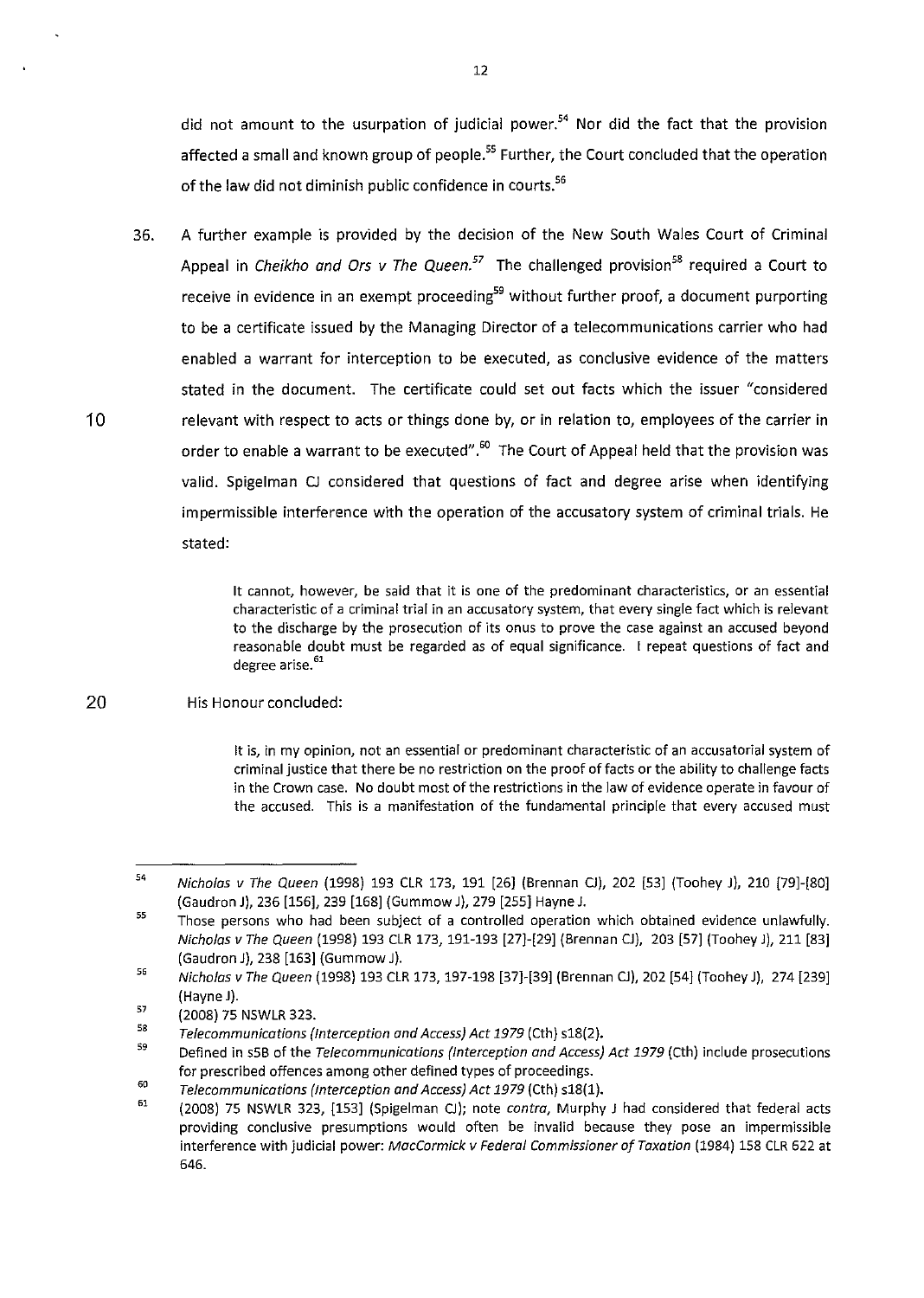receive a fair trial. However, some forms of restriction on the admissibility of evidence will **operate in favour of the prosecution.** <sup>62</sup>

# *Retrospectivity of crimina/laws and directed outcomes*

- 37. Whether the retrospective operation of a criminal law has the result of interfering with the exercise of judicial power was addressed in *Po/yukhovich63* Mason CJ, Dawson and McHugh JJ all held that of itself the fact that a law was a retrospective criminal law did not usurp judicial power.<sup>64</sup> All considered that retrospective criminal legislation which allowed the court to determine a criminal charge allowed the court to exercise judicial power and hence did not offend Ch Ill.
- 10 38. Toohey J decided the case on a slightly different basis. His Honour considered that a criminal law which operated retroactively may offend ChIll of the *Constitution,* but:

It is only if a law purports to operate in such a way as to require a court to act contrary to accepted notions of judicial power that a contravention of Ch Ill may be involved. It is conceivable that a law, which purports to make criminal conduct which attracted no criminal sanction at the time it was done, may offend Ch Ill, especially if the law excludes the ordinary indicia of the judicial process. Such a law may strike at the heart of judicial power... But it is unnecessary to pursue this topic further because, as will appear, I do not consider that the Act, in its application to the information laid against the plaintiff, is retroactive in any offensive way.<sup>65</sup>

20 39. *Polyukhovich* stands as authority for the proposition that, at least, the court must inquire into the nature of the interference with judicial power.before a retrospective criminal law will be invalid for usurping judicial power.<sup>66</sup> Absent the feature of there being a directed outcome or an outcome that is not the product of a genuine adjudicative function, the law will be valid.<sup>67</sup>

<sup>62</sup>  (2008) 75 NSWLR 323, [160] (Spigelman CJ). To similar effect see Silbert v Director of Public Prosecutions (WA} (2004) 217 CLR 181, [7] and [13] (Gleeson CJ, McHugh, Gummow, Hayne, Callinan and Heydon JJ).

<sup>63</sup>  The approach in Polyukhovich was consistent with the approach taken by the Privy Council in Liyanage v The Queen [1967] AC 259, 289-290 (Lord Pearce for the Council).

<sup>64</sup>  Polyukhovich v Commonwealth (1991) 172 CLR 501, 534, 540 (Mason CJ), 643-4 (Dawson J) & 719,721 (McHugh J).

<sup>65</sup>  Polyukhovich v Commonwealth (1991) 172 CLR 501, 689 (Toohey J).

<sup>66</sup>  See also Nicholas v The Queen (1998) 193 CLR 173, 234 [149] (Gummow J): However, Polyukhovich v The Commonwealth (War Crimes Act Case) decides that even a law, on its face imposing criminal liability in respect of past conduct which, at the time of its commission, did not contravene a Jaw of the Commonwealth, does not, for that reason alone, usurp the exercise of the judicial power of the Commonwealth. The law will be valid if it leaves for determination by a court the issues which would arise at a trial under the law in question.

<sup>67</sup>  McHugh J summarised the ratio of Polyukhovich in Nicholas v The Queen (1998) 193 CLR 173, 221-2 [114] stating:

Similarly, in Polyukhovich v The Commonwealth (War Crimes Act Case), members of this Court said that there would be a usurpation of judicial power if a law inflicted punishment on specified persons without a judicial trial. However, the majority of the Court held that s 9 of the War Crimes Act 1945 (Cth), which had been amended in 1988 to declare certain acts committed in Europe between 1939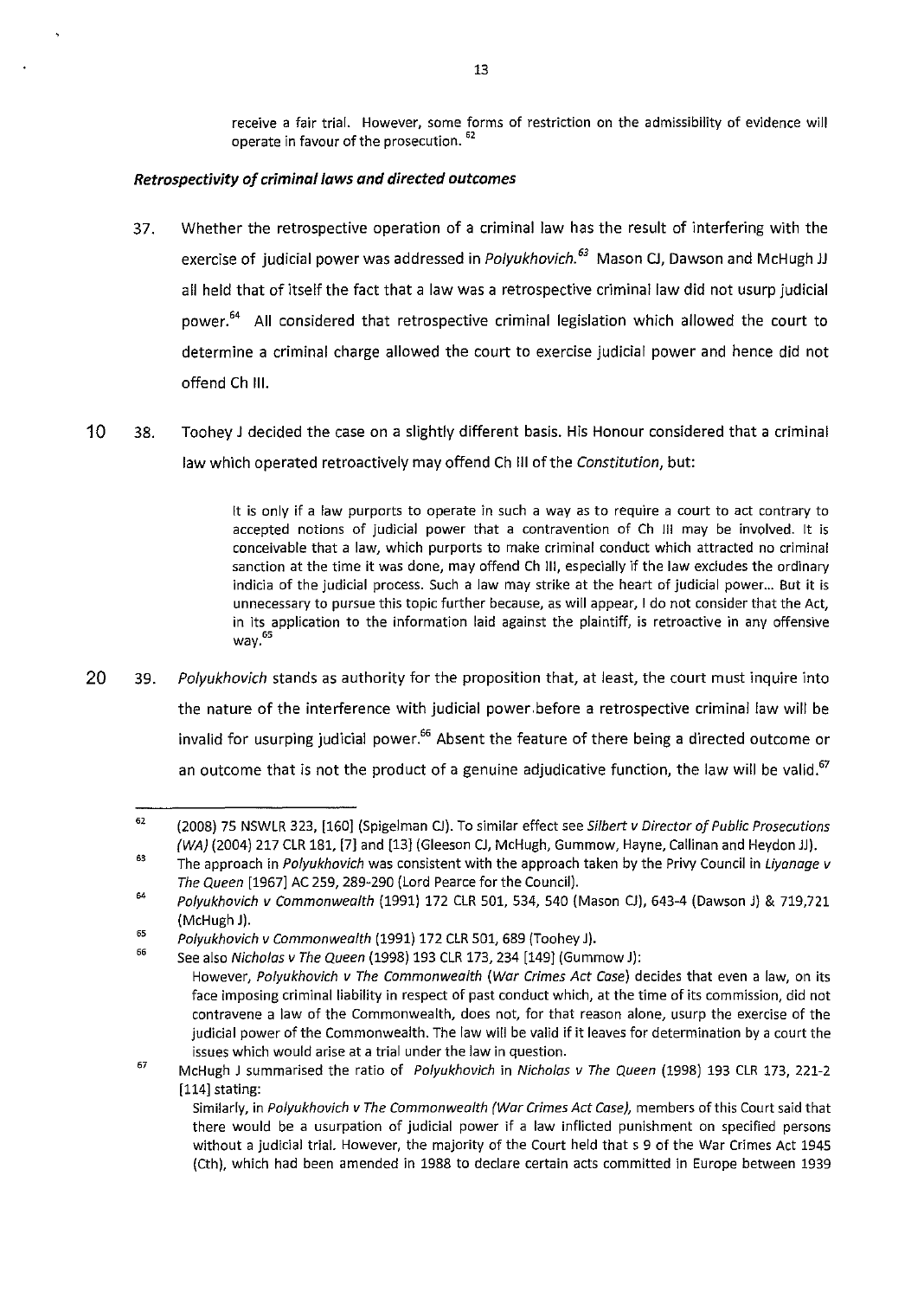That result will not necessarily follow just because the applicable law is retrospective in some respect. Two judges of this Court in Nicholas identified that as the ratio **in** Polyukhovich. *<sup>68</sup>*

- 40. The Defendant argues, in reliance on the dissenting judgments **in** Polyukhovich, that a retrospective criminal law usurps judicial power because it prevents the court from determining whether the conduct (once proved) contravened a Jaw which is an essential component of the exercise of judicial power. Consideration of the dissenting judgments is critical to understanding that argument.
	- 40.1 Deane J relied upon the Court of Exchequer Chamber decision in *Phillips v Eyre<sup>69</sup>* to find that the "central vice of a **Bill** of Attainder not as lying in its specific naming of an individual but as lying in its ex post facto operation as a legislative decree that an act which was not criminal when done was "voided and punished" as a crime."<sup>70</sup> He expressly noted that retrospective criminal legislation was not beyond the legislative power of the Imperial Parliament.<sup>71</sup> He found that the War Crimes Act 1978 deprived the judiciary of its power to determine whether the past conduct constituted a criminal contravention of the law.<sup>72</sup> He stated:

**... The position is less obvious where such a statutory provision does not nominate a**  particular person or group of persons but identifies the persons whom it makes punishable for past "crime" by reference only to their having committed some past act which was not criminal when done. In such a case, there will be a need for a trial to determine whether a particular accused falls within the class of those whose past conduct is retroactively made criminal. Nonetheless, such a statutory provision declaring past conduct to have been a criminal offence constitutes a usurpation of judicial power in that, once it is established that the accused has committed the past act, the question whether that act constituted a criminal contravention of the law is made simply irrelevant. To that extent, curial determination of criminal guilt is ousted by legislative decree. The point can be illustrated by dividing the legislation in such a case into its essential components. One component of such legislation is the requirement that there be a "trial" in the courts, in which the judicial process must be observed, to determine whether it is established beyond reasonable doubt that a particular person knowingly engaged in the designated conduct. The second component is that, if it be established that the particular person did in fact engage in that past conduct which was not criminal when done, he is guilty of a punishable crime. That second component of the legislation invades the heart of the exclusively

and 1945 to be indictable offences against the Act, did not usurp the judicial power of the Commonwealth. Because s 9 of the War Crimes Act 1978 allowed the courts to determine whether a person engaged in conduct contrary to the Act, it was a valid law of the Commonwealth, despite the retrospectivity of its operation.

- 68 See footnotes 66 and 67 above.
- 69 (1870) LR 6 QB 1, 25.

10

20

30

- 70 Polyukhovich v Commonwealth (1991) 172 CLR 501, 611 (Deane J).
- 71 Polyukhovich v Commonwealth (1991) 172 CLR 501, 611 (Deane **J).**
- *n*  Polyukhovich v Commonwealth (1991) 172 CLR 501, 613 (Deane J).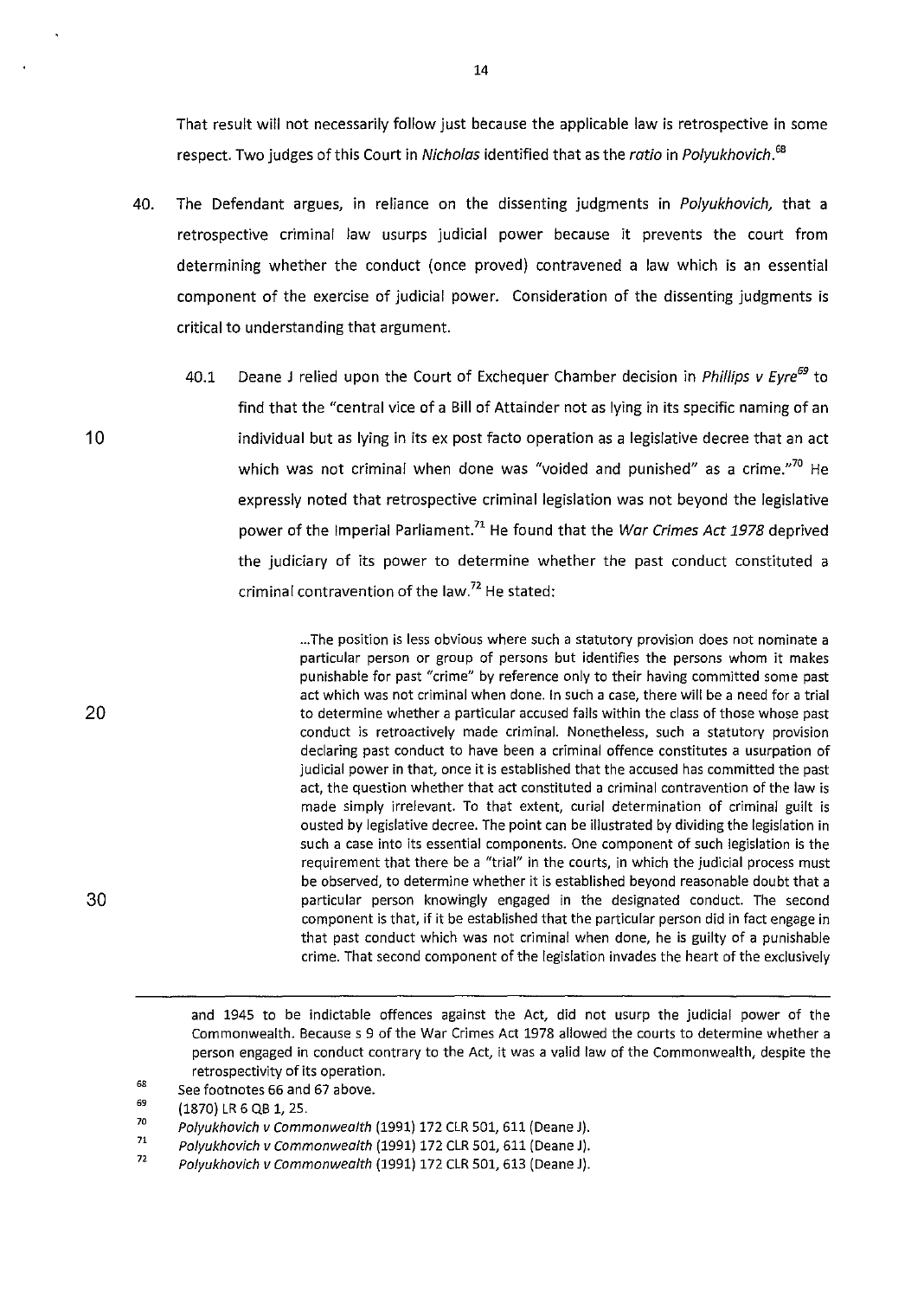judicial function of determining criminal guilt, that is to say, of determining whether past conduct constituted a criminal contravention of the law. It pre-empts and negates what would otherwise be an inevitable judicial determination that, since the act of the particular person did not constitute a criminal contravention of any Commonwealth law which was applicable at the time when it was done, that person committed no crime under our law. In the place of that inevitable judicial determination, it imposes a legislative enactment of past guilt which it requires the courts, in violation of the basic tenet of our criminal jurisprudence and the doctrine of separation of judicial from legislative and executive powers, to apply and enforce. 10 **It is simply not to the point that the first component of the legislation camouflages** the usurpation of judicial power involved in the second by requiring a display of the full panoply of judicial process for the purpose of determining whether it is established beyond reasonable doubt that the accused person knowingly did a specified act which was not criminal when done.<sup>73</sup>

# 40.2 Gaudron J's essential reasoning was similar. Her Honour stated:

The usurpation of judicial power by a law which declares a person guilty of an offence produces the consequence that the application of that law by a court would involve it in an exercise repugnant to the judicial process. It is repugnant to the judicial process because the determination of guilt or innocence is foreclosed by the 20 **120** law. The only issue is whether the person concerned was a person declared guilty by the law. And all that involves is the determination, as a matter of fact, whether some person is the person, or answers the description (whatever form it takes) of the persons, declared guilty by the Act. It does not involve, and indeed negates, that which is the essence of judicial power in a criminal proceeding, namely, the determination of guilt or innocence by the application of the law to the facts as **found. <sup>74</sup>**

- 41. With respect, the conduct of a criminal trial is not amenable to division into two stages. In a criminal trial, the trier of fact is not asked two questions: first, have the elements of the offence been proven beyond reasonable doubt; and second, if so, has the accused committed the offence with which they are charged, as is suggested. The question is but one - has the prosecution proved beyond reasonable doubt that the accused committed the offence with which they are charged. The answer to that question is dictated by satisfaction that each and every element is proved beyond reasonable doubt. The answer is the necessary sum of the parts.
- 42. The determination of guilt is not in this case fractured. This can be tested by comparing the exercise of judicial power in Ms Keating's anticipated trial with the trial of an offence committed in the same circumstances as alleged against Ms Keating but where the omission takes place post the Amending Act coming into operation. In each trial the exercise of judicial power will be no different. There is no directed outcome, no denial of a genuine adjudicative function.

30

<sup>73</sup>  Polyukhovich v Commonwealth (1991) 172 CLR 501, 612-613 (Deane J).

<sup>74</sup>  Polyukhovich v Commonwealth (1991) 172 CLR 501, 706 (Gaudron J).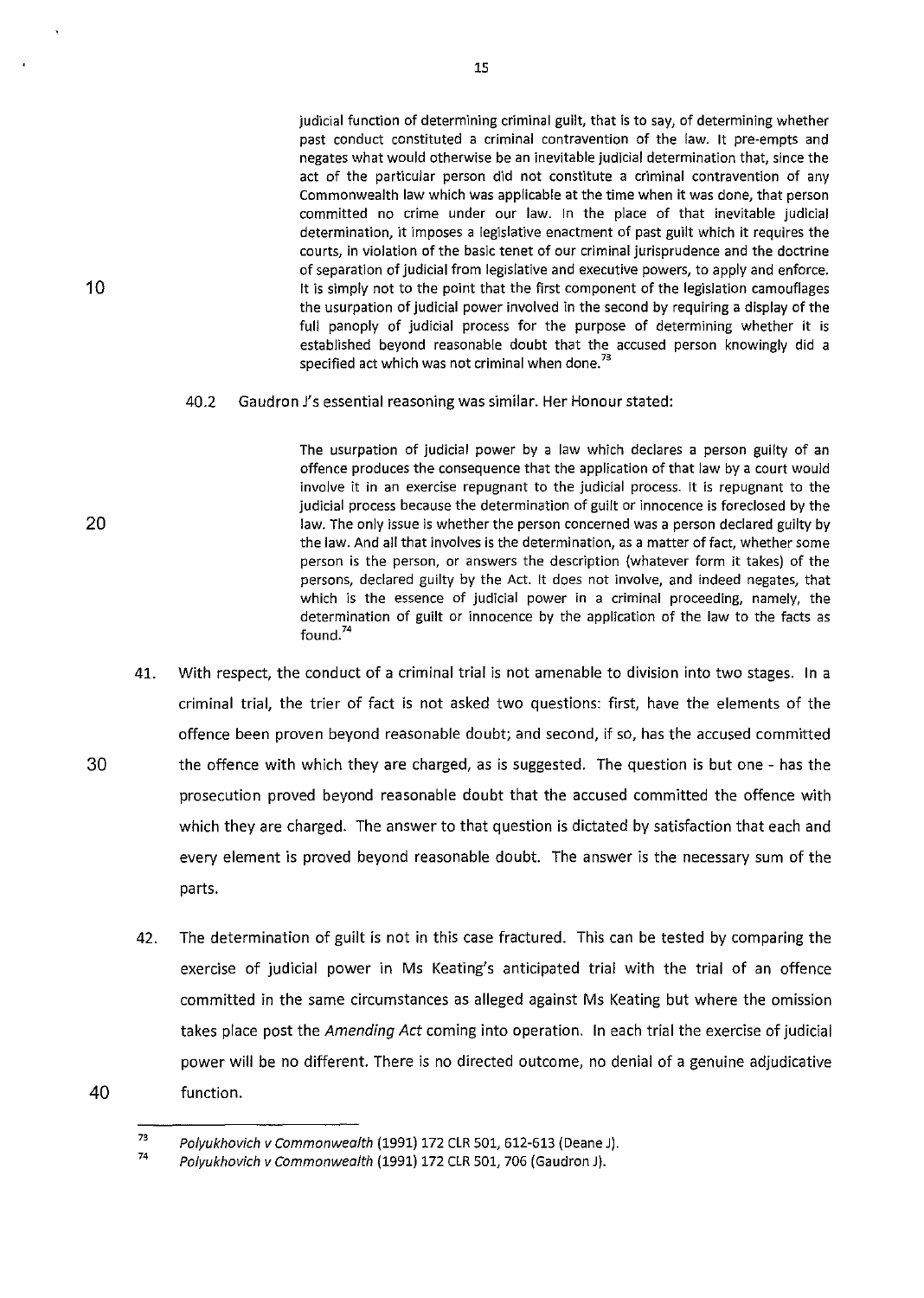- 43. It is true that in its retrospective operation the impugned law in this case operates upon an ascertainable class of people (at least in theory), namely, those who have been in receipt of benefits. To that extent there is a legislative judgment that the members of that class shall be subject of the duty imposed. However, in its prospective operation it will operate on a class identically determined. The modification of the elements of the offence do not have the effect that the Parliament has undertaken an empirical investigation of the acts, characteristics and propensities of a specified class of people such as to invade the task committed to the judicial power to an impermissible degree.<sup>75</sup> The modified offence remains a law of general application.
- 10 44. In Polyukhovich Gaudron J explains that a re-enactment of a law which applied to acts at the time of the commission and which had not been "brought to bear" on the facts in question, would not be invalid as contrary to Ch  $III^{76}$  in so concluding, Her Honour did not explain how the exercise of judicial power was any different for those valid retrospective laws compared with the other type of retrospective laws which she had considered usurped judicial power. It seems most likely the only distinction is an individual's capacity to organise their affairs and to avoid criminal liability. That, with respect, is not an instance of legislative interference with the exercise of judicial power. It is a policy consideration properly within the legislature's sphere of power.
- 45. To the extent that the Defendant argues that retrospective laws of themselves are invalid, it is 20 contrary to the decisions in Polyukhovich<sup>77</sup> and Kidman,<sup>78</sup> and would require this Court to overrule those decisions and others.<sup>79</sup> There is no well-defined rule regarding when this Court will overrule one of its prior decisions.<sup>80</sup> In order to support the interests of continuity and consistency in the law, this Court takes a cautious and strongly conservative approach.<sup>81</sup> It is not necessary for the Court to identify a manifest error in the prior decision.<sup>82</sup> All of the factors which may weigh for and against overruling are to be evaluated, $^{83}$  including the extent to which the prior decision is incorporated into a stream of authority; whether the prior decision is confined to its own precise question; whether the prior decision involves a question of such

<sup>75</sup>  United States v Brown (1965) 381 US 437.

<sup>76</sup>  Polyukhovich v Commonwealth (1991) 172 CLR 501, 707 (Gaudron J).

<sup>77</sup>  Polyukhovich v Commonwealth (1991) 172 CLR 501.

<sup>78</sup>  R v Kidman (1915) 20 CLR 425.

<sup>79</sup>  See footnote 25 above.

*<sup>80</sup>*  Wurridjal v The Commonwealth of Australia (2009) 237 CLR 309, 352-353 [70] (French CJ).

*B1*  Wurridjal v The Commonwealth of Australia (2009) 237 CLR 309, 352-353 [70] (French CJ).

*<sup>82</sup>*  Wurridjal v The Commonwealth of Australia (2009) 237 CLR 309, 353 [71] (French CJ).

<sup>83</sup>  Wurridjal v The Commonwealth of Australia (2009) 237 CLR 309, 352-353 [70] (French 0).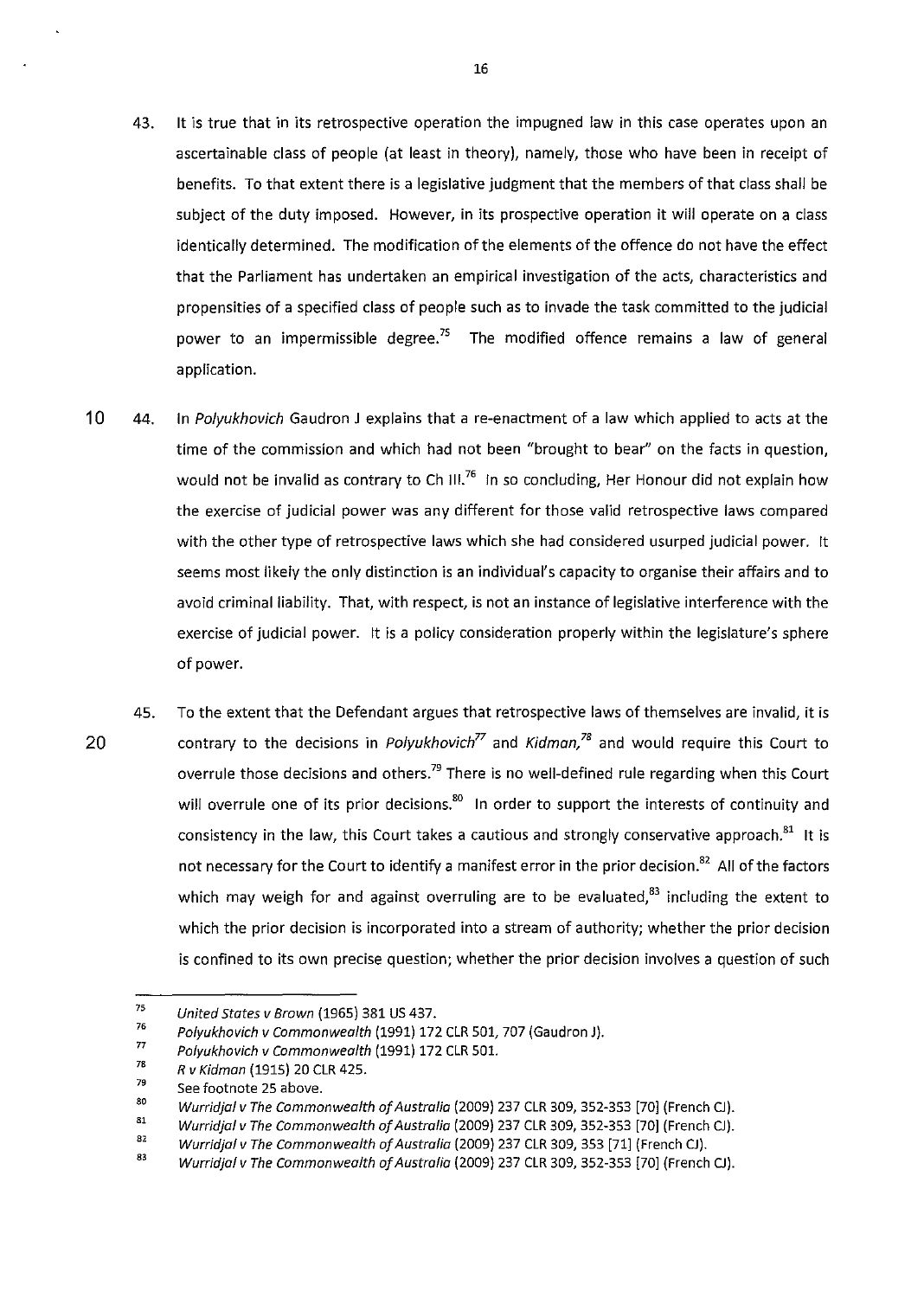vital constitutional importance that its consequences were likely to be far reaching; whether there was a difference in the reasons of the majority in the prior decision; whether the earlier decision has achieved a useful result or caused considerable inconvenience; and whether the earlier decision had been acted upon in a way which militated against reconsideration.<sup>84</sup>

46. The Defendant argues that s66A of the *Administration Act* is invalid with reference to academic and judicial writings that warn of the unfairness and the dangers of retrospective laws.<sup>85</sup> It is beyond doubt that retrospective laws may so operate. However, general considerations of fairness are matters for the Parliament to balance in enacting legislation. Fairness, for example, may give way to utility in order to achieve a greater public good. In any event, it has been 10 observed that whether retrospective legislation operates unfairly depends to a great extent on the "merits and demerits of the projected legislation" and that "it is easier to believe the general proposition that a retrospective Act diminishes public confidence in the law, if we do not think of particular cases.<sup>186</sup> An example demonstrates the proposition:

> What about the case of smart operators who indulge in activities which are highly undesirable but which, because of some deficiency or loophole in the law, are not illegal, eg, unscrupulous property owners who use the defect in the law to exploit their tenants?<sup>87</sup>

Fairness to the individual, save to the extent that Ch III might protect it, forms no part of this the assessment of validity. $88$  Not the least because there is legitimate room for disagreement about the fairness and utility of such laws, as the laws in question in *Po/yukhovich*  demonstrate.

20

# *The validity of the Amending Act*

47. The *Amending Act* read with the *Administration Act* and the *Code* is not a Bill of Attainder. It does not specifically identify a class of persons to whom criminal liability is attached. It is a law of general application. It does not determine guilt. It modifies an element of the offence.

<sup>84</sup>  85 Wurridjal v The Commonwealth of Australia (2009) 237 CLR 309, 351-352 [68] &[69] (French CJ) stating the relevant factors as set out by Aickin J in Queensland v the Commonwealth (1977) 139 CLR 585 and the Court in John v Federal Commissioner of Taxation (1989) 166 CLR 417.

Defendant's Annotated Written Submissions [44] to [49].

<sup>86</sup>  A. D. Woozley, "What is Wrong with Retrospective Law", The Philosophical Quarterly Vol. 18, No. 70 (Jan, 1968), 48-9.

<sup>87</sup>  A. D. Woozley, "What is Wrong with Retrospective Law", The Philosophical Quarterly Vol. 18, No. 70 (Jan, 1968), 48.

<sup>88</sup>  Australian Education Union v Fair Work Australia (2012) 246 CLR 117, 134 [29], 135-136 [32] (French CJ, Crennan &Kiefel JJ).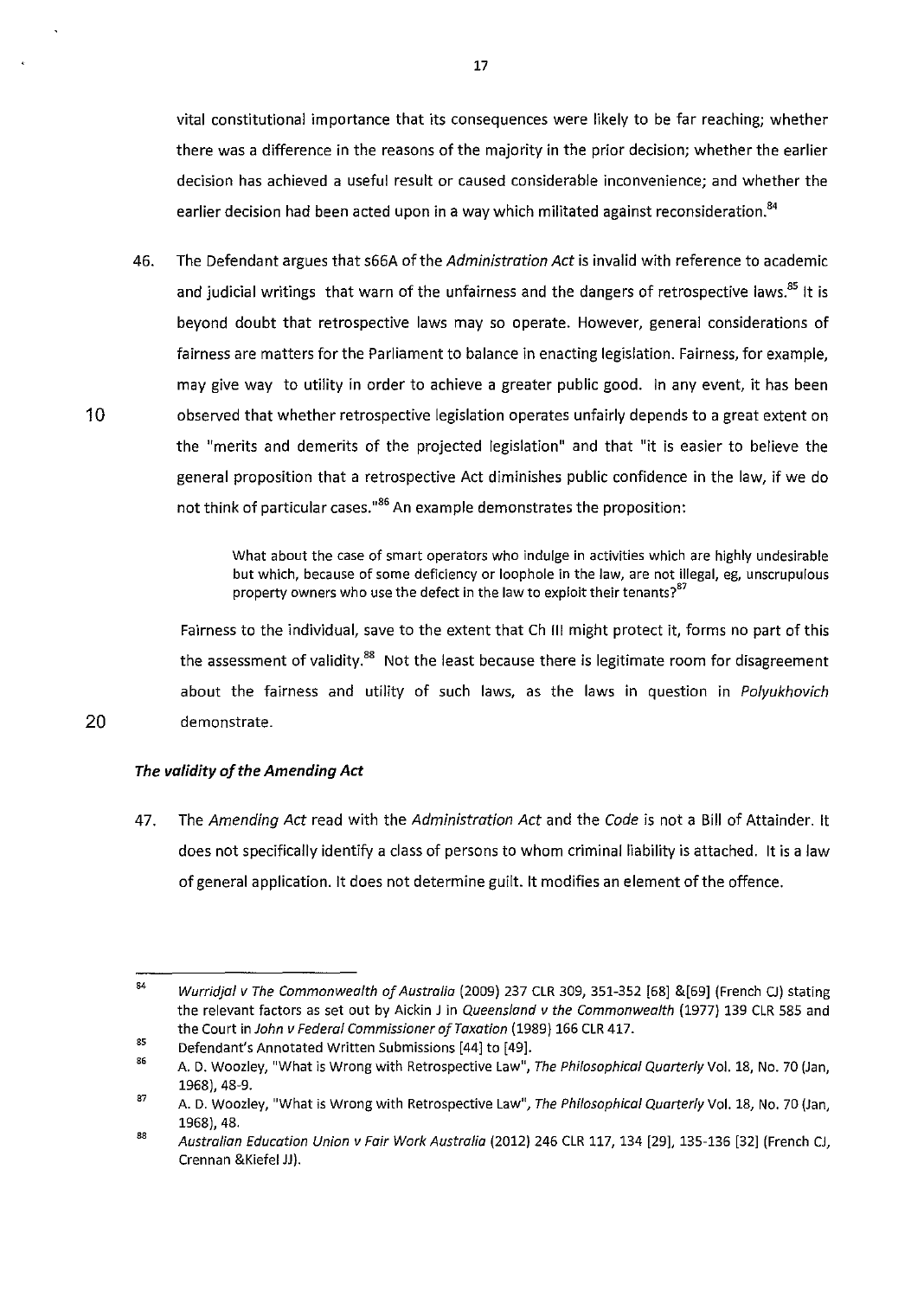- 48. It remains for a court hearing a trial of a charge under s135.2 of the Code to hear the evidence, to ascertain the law, to make findings offact and to apply the law as ascertained to the facts as found in determining guilt beyond reasonable doubt. But one aspect of one element of the offence has been modified by the operation of s66A of the Administration Act: the existence of the duty with which the recipient of benefits was obliged by law to comply. It remains in relation to that element to establish that Ms Keating was possessed of the requisite fault element. It may be that in the factual circumstances of this case those aspects of the inquiry are easily determined or proved. That of itself does not constitute the usurpation of judicial power. The offence created by s135.2 of the Code read with s66A of the Administration Act is 10 not established merely by proving that Ms Keating is a person answering a legislatively prescribed description, the consequence of which is guilt of the offence. To conclude otherwise is to conclude that the law in its prospective effect similarly impermissibly interferes with the exercise of judicial power.
	- 49. The Administration Act operates in the way described in Polyukhovich by Mason CJ:

But if the law, though retrospective in operation, leaves it to the courts to determine whether the person charged has engaged in the conduct complained of and whether that conduct is an infringement of the rule prescribed, there is no interference with the exercise of judicial **power.<sup>89</sup>**

and by McHugh J:

- Under such a law, it is still the jury, and not the legislature, which determines what the facts of the case are and which applies the law, as determined by the judge, to those facts for the purpose of determining whether the accused is guilty or innocent of the charge against him or **her. Such a law is not an exercise of, or an interference with the exercise of, judicial power.<sup>90</sup>**
- so. For the reasons advanced above South Australia contends that the first and second questions reserved should be answered as follows:
	- 50.1 Question 1 should be answered "Yes".
	- 50.2 Question 2 should be answered "No".

South Australia makes no submission as to the third question reserved for the determination of this Court.

30

<sup>89</sup>  Polyukhovich v Commonwealth (1991) 172 CLR 501, 536 (Mason CJ).

<sup>90</sup>  Polyukhovich v Commonwealth (1991) 172 CLR 501, 721 (McHugh J).